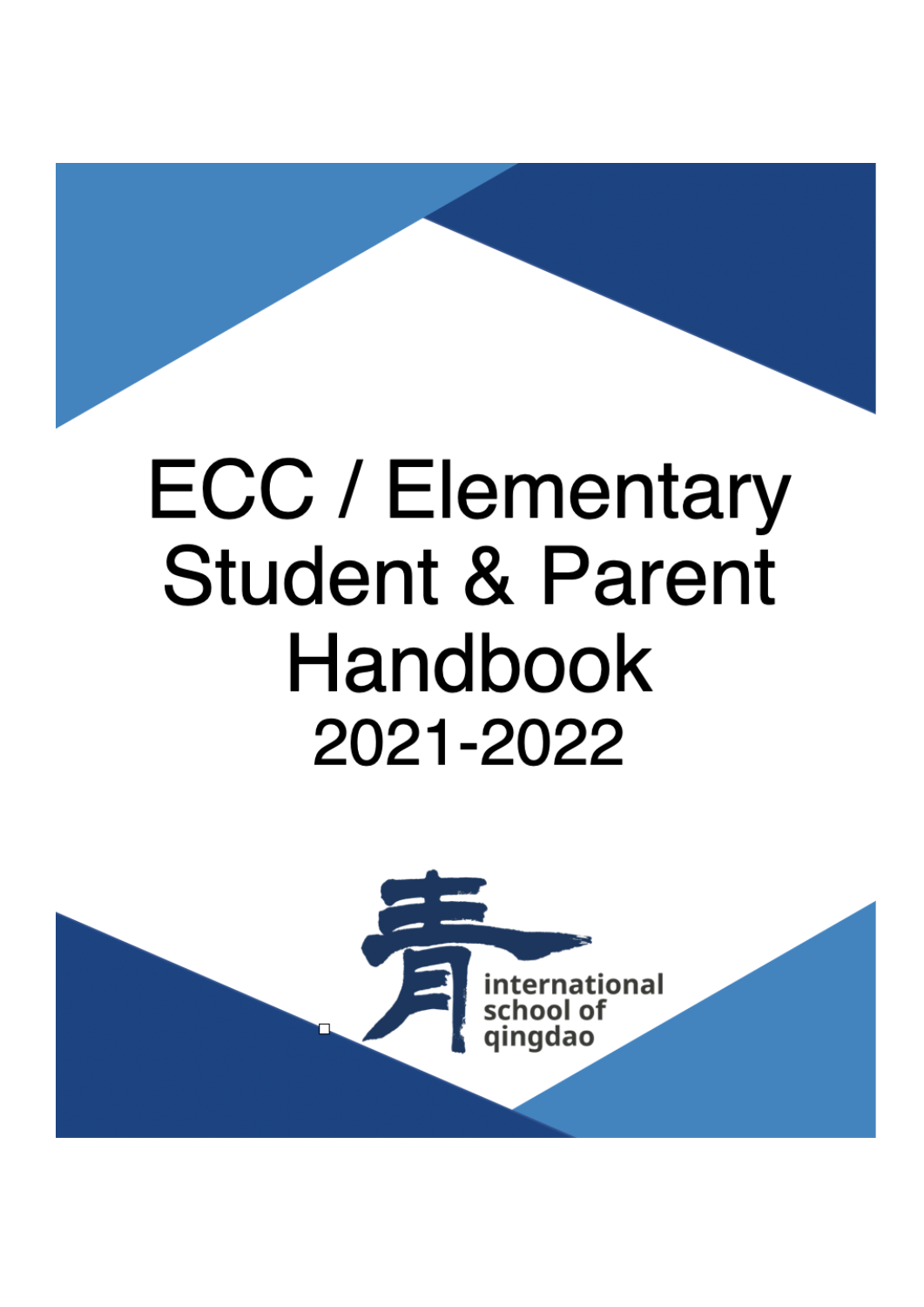# **ISQ ECC/Elementary Parent & Student Handbook**

Revised August 2021

# **TABLE OF CONTENTS**

#### **1. INTRODUCTION**

- 1.01 History
- 1.02 Purpose Statement 1.03 Philosophy
- 
- 1.04 Academic Information 1.05 Character Education
- 

#### **2. SCHOOL DEMOGRAPHICS**

- 2.01 Faculty and Staff
- 2.02 Student Body and Class Size
- 2.03 School Day 2.04 School Year

#### **3. DRESS CODE**

#### **4. ATTENDANCE**

- 4.01 Absences
	- 4.02 Tardiness
	- 4.03 Early Release
	- 4.04 Attendance at School Performances

#### **5. LANGUAGE DEVELOPMENT**

- 5.01 School Community Language
- 5.02 English Language Support (ELS) 5.03 Learning Support
- 5.04 Library Media
- 5.05 Electronic Devices

#### **6. SCHOOL/HOME COMMUNICATION**

6.01 Progress Reports 6.02 Report Cards 6.03 Parent Teacher Conferences (PTC) 6.04 News

#### **7. GRADE PLACEMENT**

7:01 Age-of-Entry Requirements 7.02 Promotion 7.03 Retention 7.04 Skipping a Grade

#### **8. NUTRITION**

8.01 Snacks 8.02 Lunches 8:03 Cafeteria Rules

#### **9. HEALTH**

9.01 Illness 9.02 Immunizations 9.03 Medication 9.04 Medical Emergency Procedure

#### **10. SECURITY**

10.01 Identification Tags 10.02 Change of Information 10.03 Parents' Presence in Qingdao 10.04 Acceptance of Risk 10.05 Personal Possessions/School Property 10.06 Volunteers and Helpers 10.07 Student Visitors 10.08 Pets

#### **11. DISCIPLINE**

- 11.01 Expected Behavior and Conduct
- 11.02 Student Code of Conduct
- 11.03 Behavior Management
- 11.04 Fighting
- 11.05 Bullying
- 11.06 Swearing/Inappropriate Gestures
- 11.07 Inappropriate Touch
- 11.08 Bus Behavior
- 11.09 Serious Offences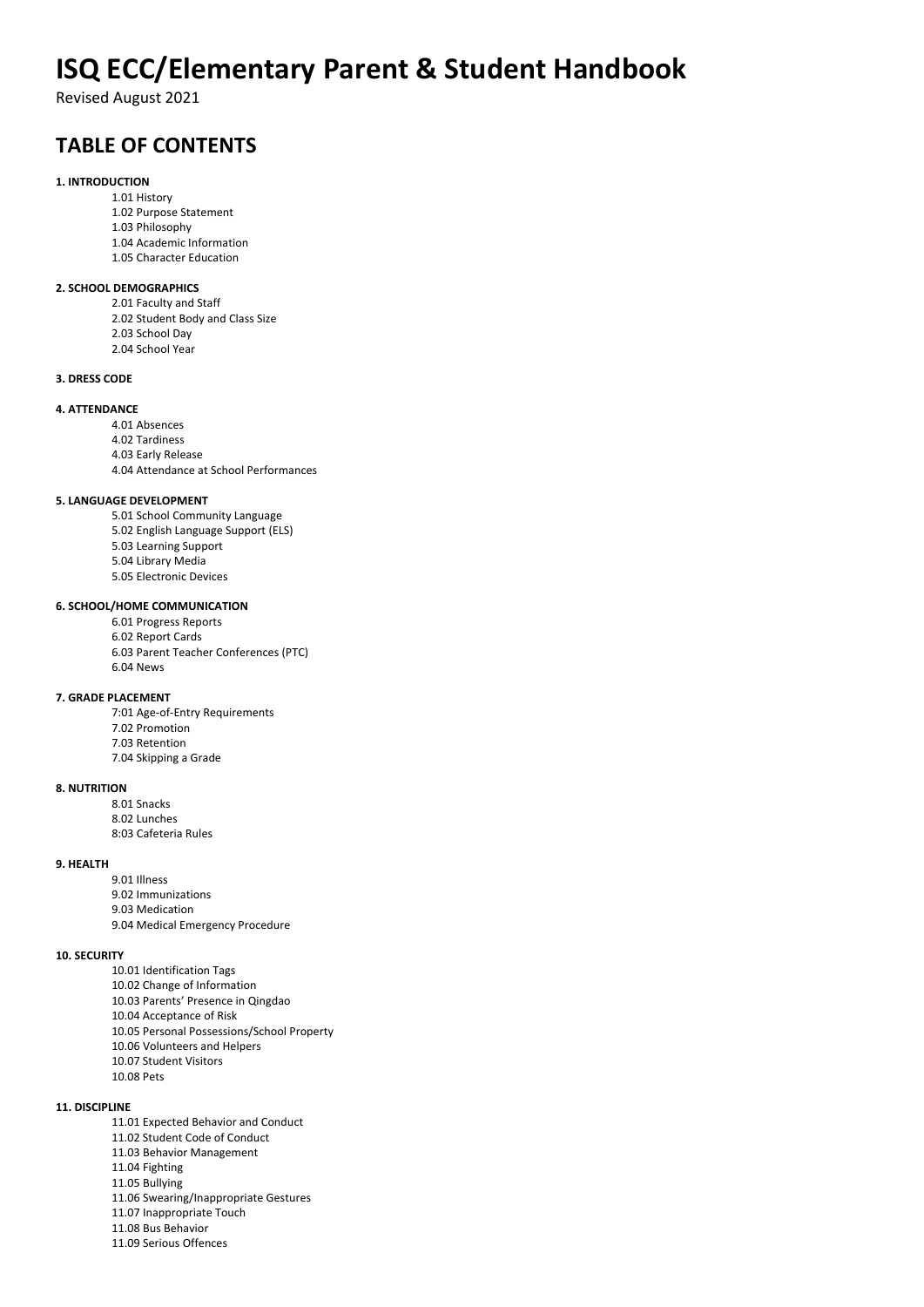11.10 Suspension 11.11 Expulsion

#### **12. PARENT CODE OF CONDUCT**

- 12.01 Expected Behavior 12.02 Interactions with Staff 12.03 Interactions with Students 12.04 Conduct on Campus 12.05 School Discipline
- 12.06 Failure to Comply with this Code

#### **13. RE-ENROLLMENT / WITHDRAWAL**

13.01 Re-enrollment Procedures 13.02 Withdrawal from ISQ

#### **14. APPENDIX – EARLY CHILDHOOD CENTER**

14.01 Birthdays 14.02 Classroom Library 14.03 English Language Support 14.04 Field Trips 14.05 Rest Time

#### **15. APPENDIX – ELEMENTARY SCHOOL**

15.01 Birthdays 15.02 Cheating 15.03 Computer Use Policy 15.04 English Language Support Program 15.05 Field Trips 15.06 Homework – Guiding Principles 15.07 Incomplete Work and Absences 15.08 Library Late Fees 15.09 Tobacco, Alcohol, Drugs 15.10 Weapons

#### **16. GLOSSARY – TERMS/EVENTS at ISQ**

16.01 After School Activities 16.02 Assemblies 16.03 China Week 16.04 Christmas Fair 16.05 Community Service 16.06 Dads to Lunch 16:07 Field Trips 16.08 Fifth Grade Celebration (5-2-6) 16.09 Fine Arts Galas 16.10 Health Fair 16.11 House 16.12 Kindergarten Graduation 16.13 MAP Testing 16.14 Meet the Teacher Day 16.15 Parent Teacher Conferences 16.16 Scholastic Book Orders 16.17 School Performances 16.18 Scipmylo 16.19 Spelling Bee 16.20 Step Up Day 16.21 Talent Show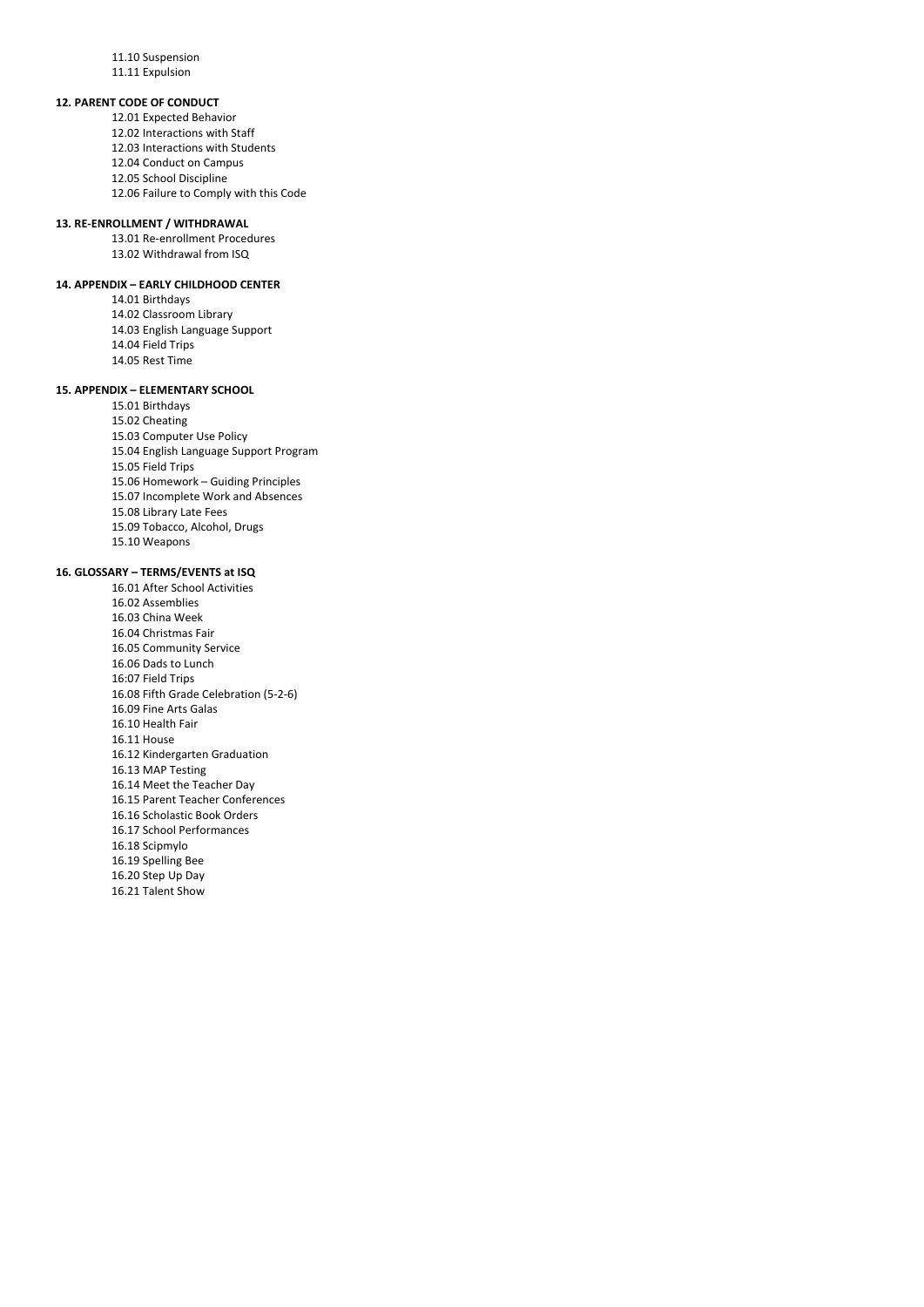# **INTRODUCTION**

### **1.01 HISTORY**

International School of Qingdao, or "ISQ" (formerly known as Qingdao MTI International School, or "QMIS") was founded in 1996 to provide an American educational program for the children of MTI (now, LDi) employees and the children of expatriates living and working in Qingdao and its surrounding communities. Classes began in the fall of 1996 in three classrooms at the #1 Middle School of High Tech Park. Initially, there were eight students in the school with five more enrolling during the school year. The first faculty consisted of two full-time teachers and three Chinese teaching assistants. The following year the school grew, with 35 students, 5 full-time teachers and an on-site administrator. From August of 1998 until June of 2007, ISQ was located in the Children's Club at the Qingdao Children's Activity Center. In 2007, ISQ moved to the Baishan Campus, and in 2011 a new early childhood education center was opened in the YaMai area to serve students aged three to six. In the fall of 2017, the two campuses were combined into the current site in Licang District.

### **1.02 PURPOSE STATEMENT**

International Schools Consortium is committed to providing transformative, holistic K12 education to develop globally-minded individuals who learn, love, and lead.

### **1.03 PHILOSOPHY**

- **We believe** in providing an education based on historic Western Judeo-Christian principles, open to all students irrespective of race, sex, color or creed. Our curriculum is intended to prepare students for active involvement in our contemporary, multicultural society and to equip them with tools for shaping the future.
- **We believe** that parents are ultimately responsible for the education of their children while enlisting the expertise of the school to assist in their children's development. We believe that the school should assist families in helping their children develop a sense of their own intrinsic worth and their identity as human beings created for a purpose.
- **We believe** that education is the continuing process through which this awareness develops in an individual as he/she grows in all areas of his/her life toward his/her fullest potential.
- **We believe** that lifelong learning occurs when students' hearts, minds, and bodies are actively engaged. For this reason, we provide academically challenging learning opportunities within a college preparatory course of study replete with exploratory activities.

We are committed to supporting students with special learning needs, but unfortunately ISQ cannot meet the educational needs of every student.

### **1.04 ACADEMIC INFORMATION**

The curriculum at ISQ uses a teacher directed learning approach and seeks to provide a continuum in each core content area as the basis for the development of perceiving, thinking, and problem-solving skills. The child moves from concrete experiences to increasingly more complex levels of abstraction in critical thinking. Skills related to each area are built upon previous learning and measurable performance objectives.

### **1.05 CHARACTER EDUCATION**

### Purpose

- I will see myself and others as created with value and importance.
- I will use my talents for more than just myself.

### Curiosity

- I will ask questions.
- I seek understanding.
- I will think for myself.

### Discernment

- I will use knowledge to make wise choices.
- I will recognize truth in the world around me.

### Humility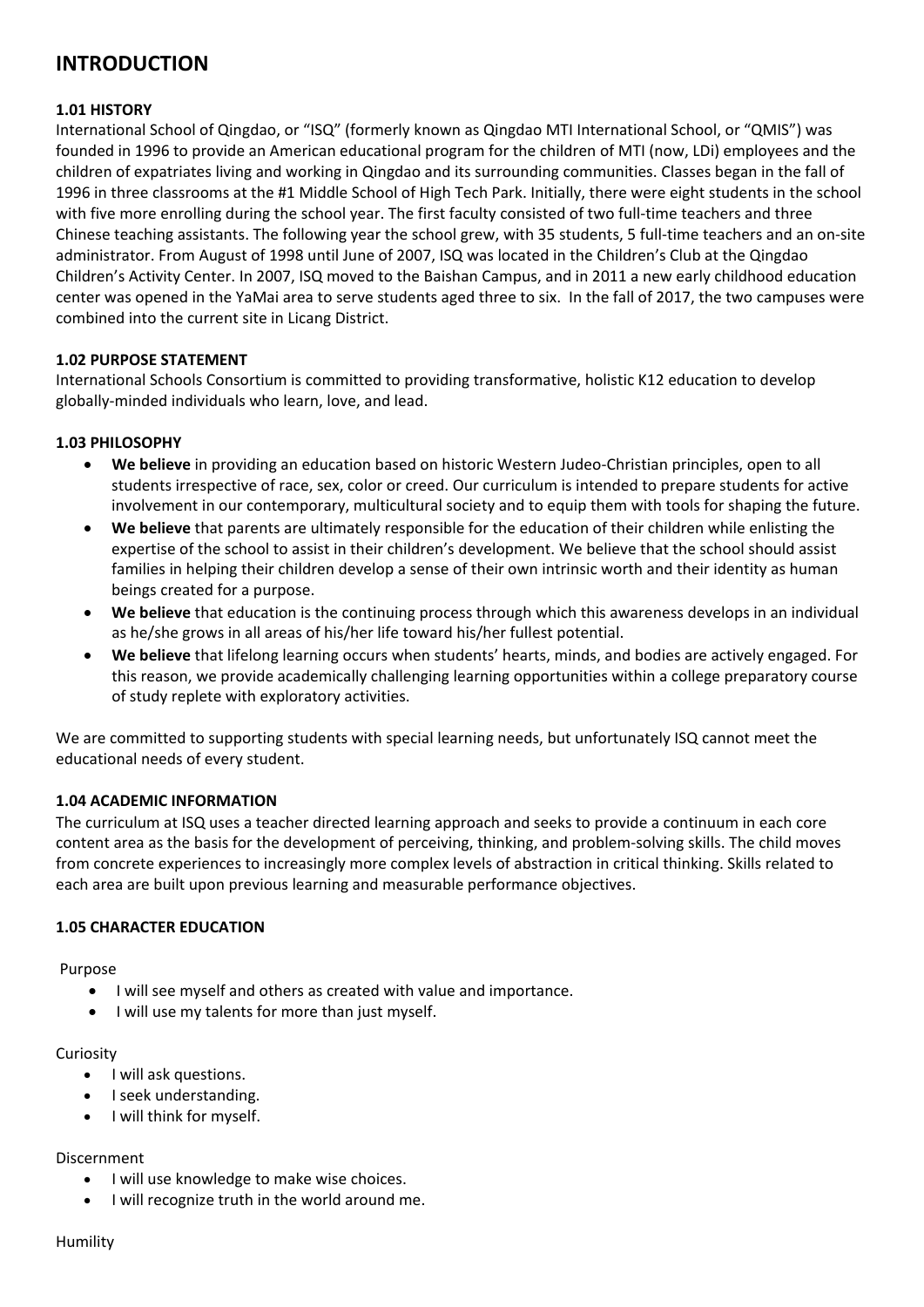- I will not put myself down or brag about my abilities.
- I will learn to ask for and accept help.
- I will be a good winner and a good loser.

### Compassion

- I will show love and kindness to others.
- I will listen to others before I speak.

### Connection

- I will respond to and engage others respectfully.
- I will care for people no matter where they are from.
- I will work and play well with others.
- I will respect different ideas, opinions, and ways of doing things.

### Courage

- I will take risks and do what's right even if others do not.
- I will keep trying even when I am afraid
- I will make mistakes and learn from them.

### Service

- I will use my energy, time, resources and talents to help those around me.
- I will take care of the world around me.

### Persistence

- I will keep trying even when things are difficult.
- I will communicate until I am understood and I understand.
- I will take time to think and look for creative ways to solve a problem.

*Each grade is given an Overview Sheet that indicates the main character traits covered that year for that grade.* 

# **2. SCHOOL DEMOGRAPHICS**

### **2.01 FACULTY AND STAFF**

ISQ only hires qualified faculty and staff members from diverse cultural and educational backgrounds. ECC/Elementary classrooms have teachers, co-teachers, and/or teacher interns who work together to provide students with a quality education and a positive school experience.

### **2.02 STUDENT BODY AND CLASS SIZE**

One of the distinct joys and benefits of an international school is the diversity of its student body. A variety of countries and cultures from North and South America, Europe, Asia, Africa, and Australia create an interesting community of learning at ISQ.

The ECC class sizes are set as follows:

| <b>Foundations</b>  | 1:6 teacher/student ratio (up to 16 students) |
|---------------------|-----------------------------------------------|
| Junior Kindergarten | 1:8 teacher/student ratio (up to 16 students) |
| Kindergarten        | 1:9 teacher/student ratio (up to 18 students) |

The ES class sizes are set as follows:

First through Fifth Grade 1:11 teacher/student ratio (normally up to 26 students)

### **2.03 SCHOOL DAY**

School begins each day with the first learning experience at 8:00 am and finishes at 3:20 pm (half-days finish at 11:30 am). Students arriving on the school bus generally arrive by 7:45 am. Non-bus riders are expected to arrive by 7:45 am as well. To ensure the safety of our students while on campus, students may arrive no earlier than 7:30 am, and leave no later than 3:30 pm unless supervised by a parent or enrolled in after school activities. Due to COVID regulations, the playground is not available for parents to use.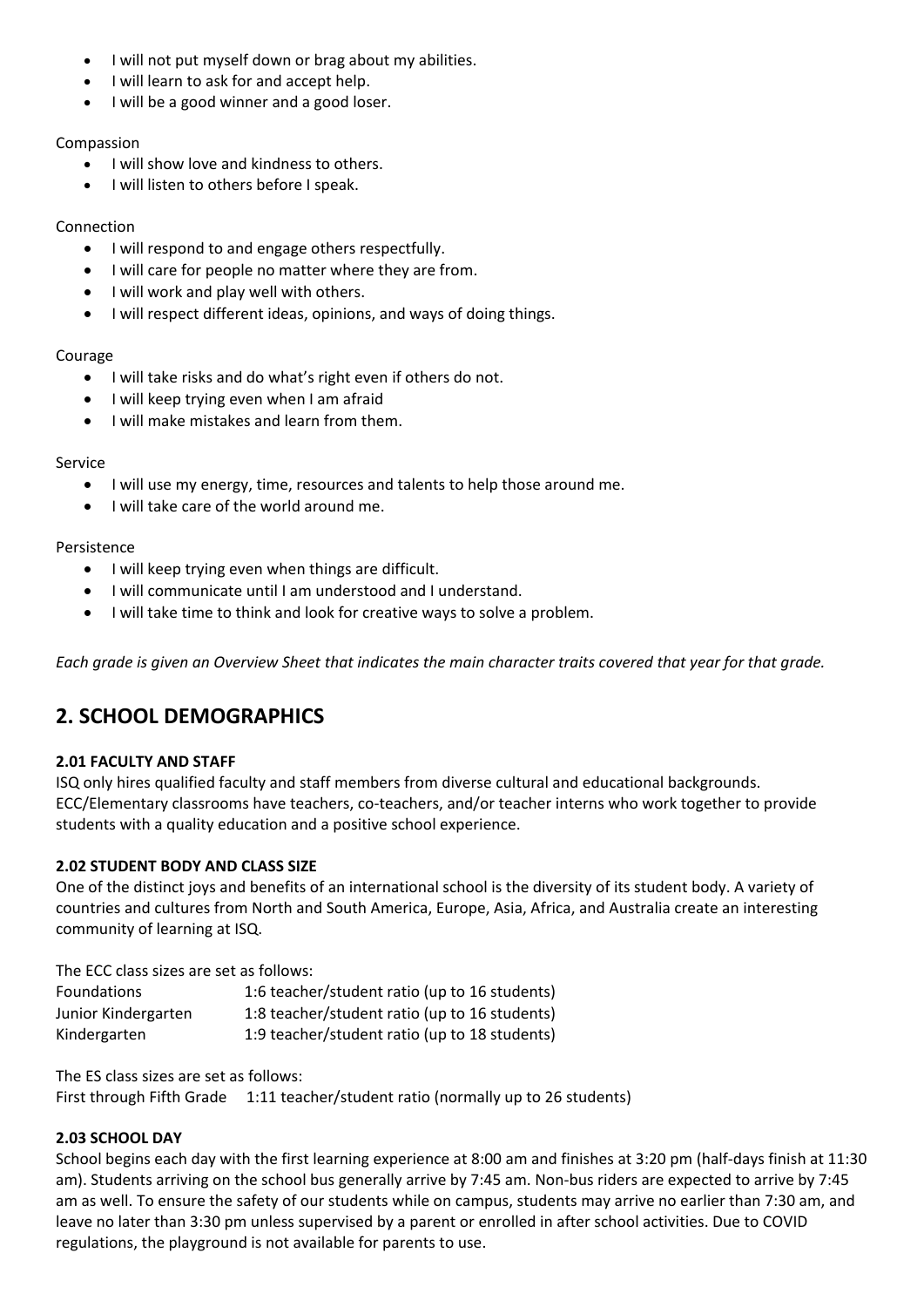### **2.04 SCHOOL YEAR**

The school year traditionally begins in the middle of August and ends at the beginning of June. It is divided into two semesters of two quarters each. There are 180 student contact days in the school year. The school administration may add school days that have been missed due to emergencies or unforeseen circumstances to the end of the school year, if necessary. Half-days count as student contact days.

# **3. DRESS CODE**

We believe in the importance of modest dress and good grooming. We also believe that parents are primarily responsible to teach proper grooming and dress habits and to see that their children are sent to school properly dressed each day. Students are not only a reflection of ISQ and should be sensitive to the Chinese community, but also, and primarily, they are a direct reflection of their parents and family.

Therefore, students are expected to dress modestly and professionally at all times they are at school or involved in a school activity. Clothing should not be revealing or bear offensive writing. Cleanliness, neatness, good grooming, and respect for local customs are standards ISQ desires to uphold.

Studies have shown that adopting a school uniform can improve individual students' pride and behavior, improve interactions between peers and teachers, increase inclusion amongst the student body, increase safety, and improve student learning.

The dress code at ISQ from Foundations to Grade 12 is comprised of an ISQ polo, approved bottoms, and additional base layers or ISQ jacket for the colder season. Accompanying the ISQ polo shirts and ISQ jacket are guidelines to bottoms (pants, skirts, etc.), and warm layers for colder months.

### **ISQ POLOS**

ISQ polos come in either our ISQ blue or in white and have short and long-sleeved options. These can be purchased through the K12 website and will usually be delivered to school within three working days.

### **BOTTOMS**

Bottoms need to be a solid color ranging from gray tones through blue or black without additional markings, designs, or stylized logos. Pants must be in a styling that has a trouser look and is straight legged. Torn or ripped clothing or cut-off shorts or skirts are not allowed. No athletic pants, shorts, or sweat pants may be worn, except during PE classes.

Shorts and skirts must be loose fitting and modest. Skirts and shorts must be not higher than two inches or five centimeters above the knee when standing. Leggings can only be worn with approved length skirts or shorts.

### **BASE LAYERS**

In colder weather, students have the option to wear a base layer of a solid gray, blue, black, or white. Base layers are fitted long sleeve shirts, leggings, tights, or thermals worn underneath polo shirts, pants, shirts, shorts, and skirts to stay warm.

### **OUTERWEAR**

Students may wear their ISQ jacket or alternative outerwear from the Cove over their polo when coming to campus and while on campus. Students may also wear additional, warm outerwear like coats and jackets when traveling to and from school.

### **COVE CLOTHING**

Currently or previously sold items at the Cove school store will not serve as a suitable replacement for the ISQ polo. Cove clothing is suitable as an alternative to outerwear or for PE clothes for secondary students.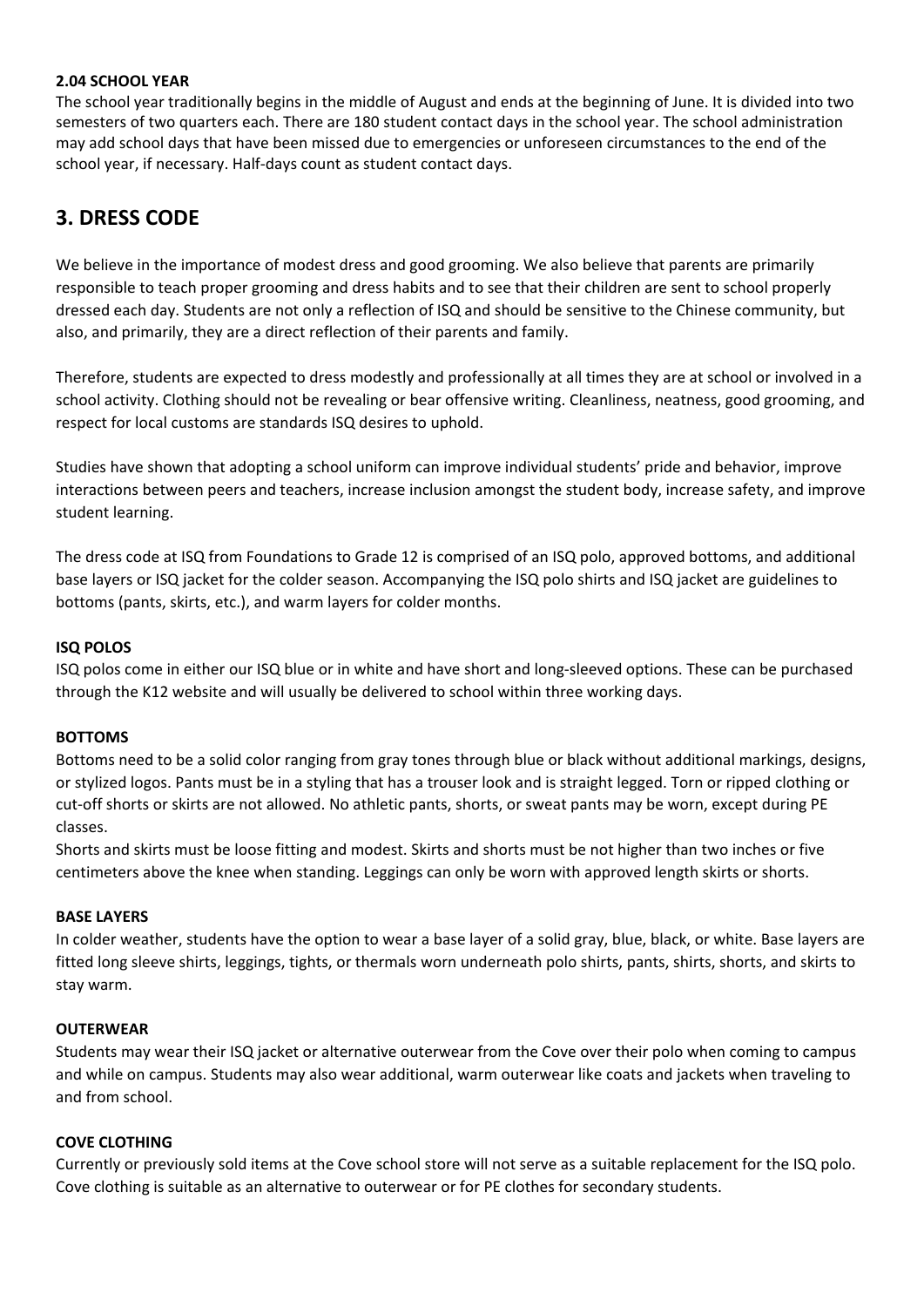### **PE CLOTHES**

Students need to change into PE attire for PE class. Acceptable PE clothing includes running/gym shoes, athletic pants/shorts or sweat pants, and a t-shirt/sweater.

### **OTHER CONSIDERATIONS**

- No beach sandals or slippers may be worn. Shoes must be appropriate for physical education and science classes
- Hair should be worn neatly and kept clean. Extreme hairstyles will not be permitted. Boys in Grades 11 and 12 may have facial hair if it is kept trimmed and neat
- Aside from earrings, students may not wear any other body piercing ornaments in school or at school activities
- Clothing should not be revealing, bear writing or images, or be excessively tight or loose
- Cleanliness, neatness, good grooming, and respect for local customs are standards ISQ desires to uphold

Students who are out of dress code will receive a detention and may be required to change their clothing before going to class. If the student does not have suitable clothing to change into, the student may be sent home to change clothes and the parents will be notified. Any work missed due to dress code violations may result in a zero.

## **4. ATTENDANCE**

### **4.01 ABSENCES**

To help establish better communication, **parents must notify the Principals' Assistant at 8881-5668 or by email [june.sun@isqchina.com](mailto:june.sun@isqchina.com) to explain the reason for the absence by 7:45 AM** on the day in which a student will be absent. Excused absences include: illness, death in the family, and pre-approved family vacations. All other absences are discouraged and treated differently.

Planned absences should be requested at least one week in advance in writing by the parents, stating clearly the reason for the request. Any activity that can be taken care of during non-school hours will not be considered an acceptable reason for a planned absence. If a planned absence is permitted, it is considered an excused absence. All other absences are unexcused. For more details on Elementary attendance, please see the Appendix in Section 15.

### **4.02 TARDINESS**

Students are expected to be in class on time. If a child will be arriving at school late, **parents must notify the Principals' Assistant 8881-5668 or email [june.sun@isqchina.com](mailto:june.sun@isqchina.com) by 7:45 am** to inform them of the tardiness and the reason the student will be tardy. Students who arrive at school late must check in at the main reception desk before they will be admitted to class so that the Principals' Assistant can be informed of their arrival at school. Any student arriving after 12:00 pm will be counted one day absent.

### **4.03 EARLY RELEASE**

If a student needs to leave school before the end of the school day, **parents must notify the Principals' Assistant 8881-5668 or by email [june.sun@isqchina.com](mailto:june.sun@isqchina.com) by 1:00 pm** in order for an early release form to be given to the student for exit from the school gate. In order to leave campus, students must be accompanied by a parent or designated guardian (with name and phone number given in writing to the Principals' Assistant).

### **4.04 ATTENDANCE AT SCHOOL PERFORMANCES**

Students performing in school programs are required to attend, unless they have permission from the principal and the performance director due to illness or family emergencies. If a student is unable to attend, parents should notify their student's homeroom teacher and the performance director as soon as possible. If a student fails to attend a school program for a reason other than the exceptions mentioned above, his or her final grade for the quarter will automatically be reduced. Generally, school performances are exclusively for students enrolled at ISQ. Exceptions must be approved by the principal.

## **5. LANGUAGE DEVELOPMENT**

**5.01 SCHOOL COMMUNITY LANGUAGE**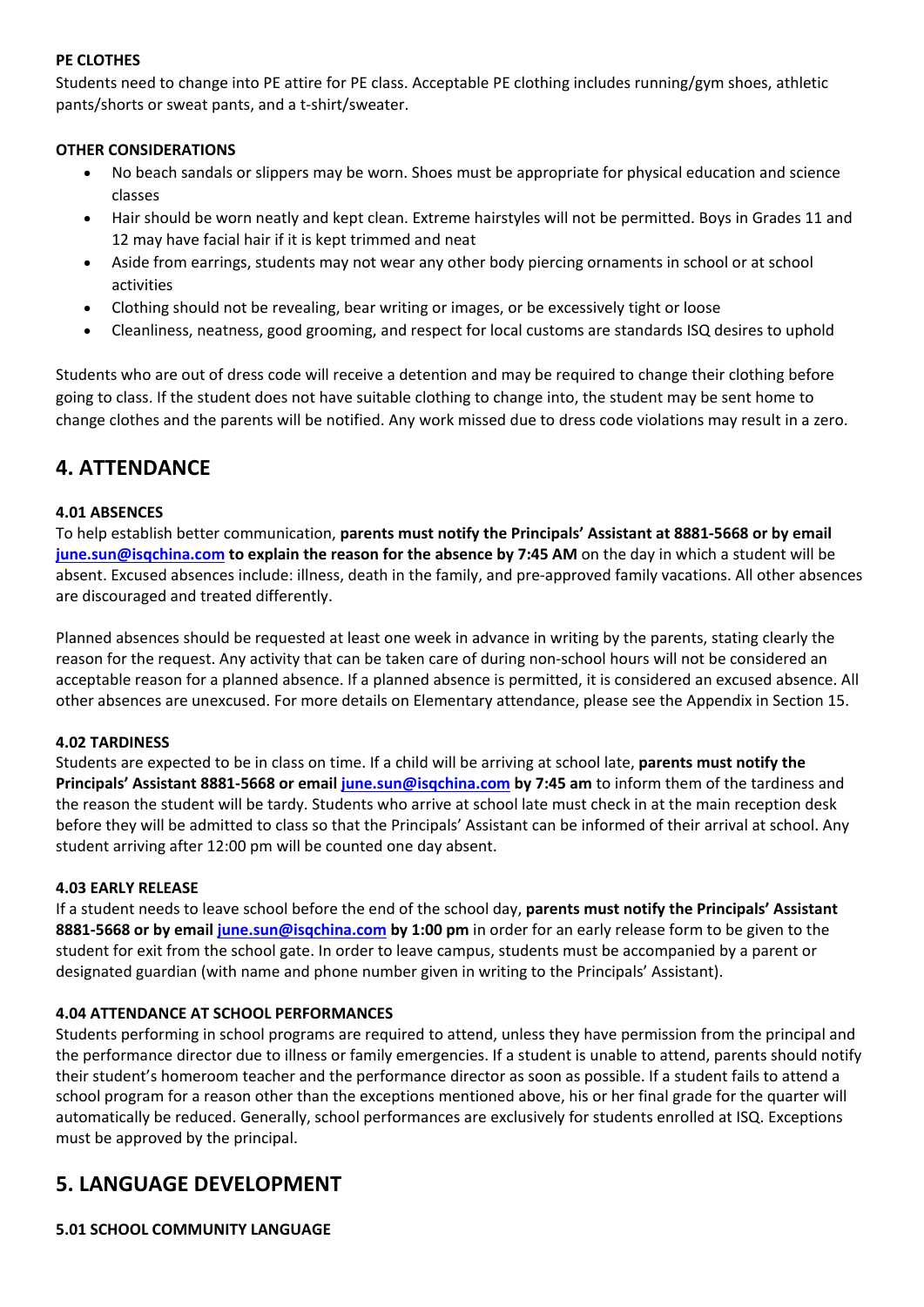Students of many national and ethnic backgrounds attend ISQ. In order to function in this type of international environment, it is important that a common language be used. To help create an inclusive environment, students are expected to include everyone in their conversations, play time, and learning experiences by using English throughout the school day. This includes the time before and after school when students are still on school grounds. Exceptions include language classes and communication with others who cannot speak English. Students are encouraged to practice using Mandarin with our national staff during Chinese classes. (ISC 4.023)

### **5.02 ENGLISH LANGUAGE SUPPORT (ELS)**

The ELS program at ISQ follows the International Schools Consortium English Language Support Standards and provides opportunity for students to develop the four English language skills of listening, speaking, reading, and writing in both academic and social settings within the school and community. Students attend ELS classes during the period set for additional languages (currently Chinese language study). For further details on Elementary ELS classes, please see the Appendix in Section 15 at the end of this handbook.

### **5.03 LEARNING SUPPORT**

Since students come from a variety of educational backgrounds, effort is made to identify the instructional level of each student within each subject. At times, this will include recommending and/or modifying instruction to assist the child to achieve at an optimum level. ISQ is committed to supporting students with learning differences, however ISQ is not able to meet all of the needs of students with severe learning disabilities. Parents are expected to inform the school prior to enrollment if their child has known learning needs so that the school can work to best assist each student's learning style.

### **5.04 LIBRARY**

- ECC students have a unique classroom library system that allows for daily check-out. (See the Appendix in Section 14 for details.)
- Students from grades 1 to 5 may check-out up to **five books at a time** for two weeks, and may request two additional weeks.
- Due to COVID, parents are not allowed on campus to checkout books from both the Elementary or Secondary library. When COVID restrictions are lifted, parents can check out five books at a time and will follow the same policies as students for renewal, late fees, or replacement costs.
- Current magazines may be read in the library; back issues may be checked out for one week.
- All library electronics used by students must be supervised.
- Drinks must be in a closed container. No eating is allowed in the library.

Please see the Appendix in Section 15 for details on Elementary fees for books returned or not renewed by the due date.

### **5.05 ELECTRONIC DEVICES**

In an effort to provide a proper academic environment, the use of electronic devices such as mp3 players, iPads, hand-held game devices, cellular phones, smart phone watches, and similar items are not permitted to be used on campus at school unless authorized by an ISQ staff member. Personal music devices may be used on the school bus to and from school. If misused, these items will be confiscated and students will be asked to retrieve them at a later time. For a full description of the computer use policy, please see appendix.

# **6. SCHOOL/HOME COMMUNICATION**

For optimal communication, it is important that any changes to parent email addresses or other contact information be updated with the school in a timely manner.

### **6.01 PROGRESS REPORTS**

International School of Qingdao operates on the quarter system. Parents may check mid-quarter progress through PowerSchool (our web-based student information system). However, if a student is receiving a grade below 73% by mid-quarter teachers will send a note to parents.

### **6.02 REPORT CARDS**

Quarter grades are available to parents on PowerSchool shortly after the close of each quarter. Parents can access the digital version of their child's report card on PowerSchool in the DocBox. Hard copy report cards will be available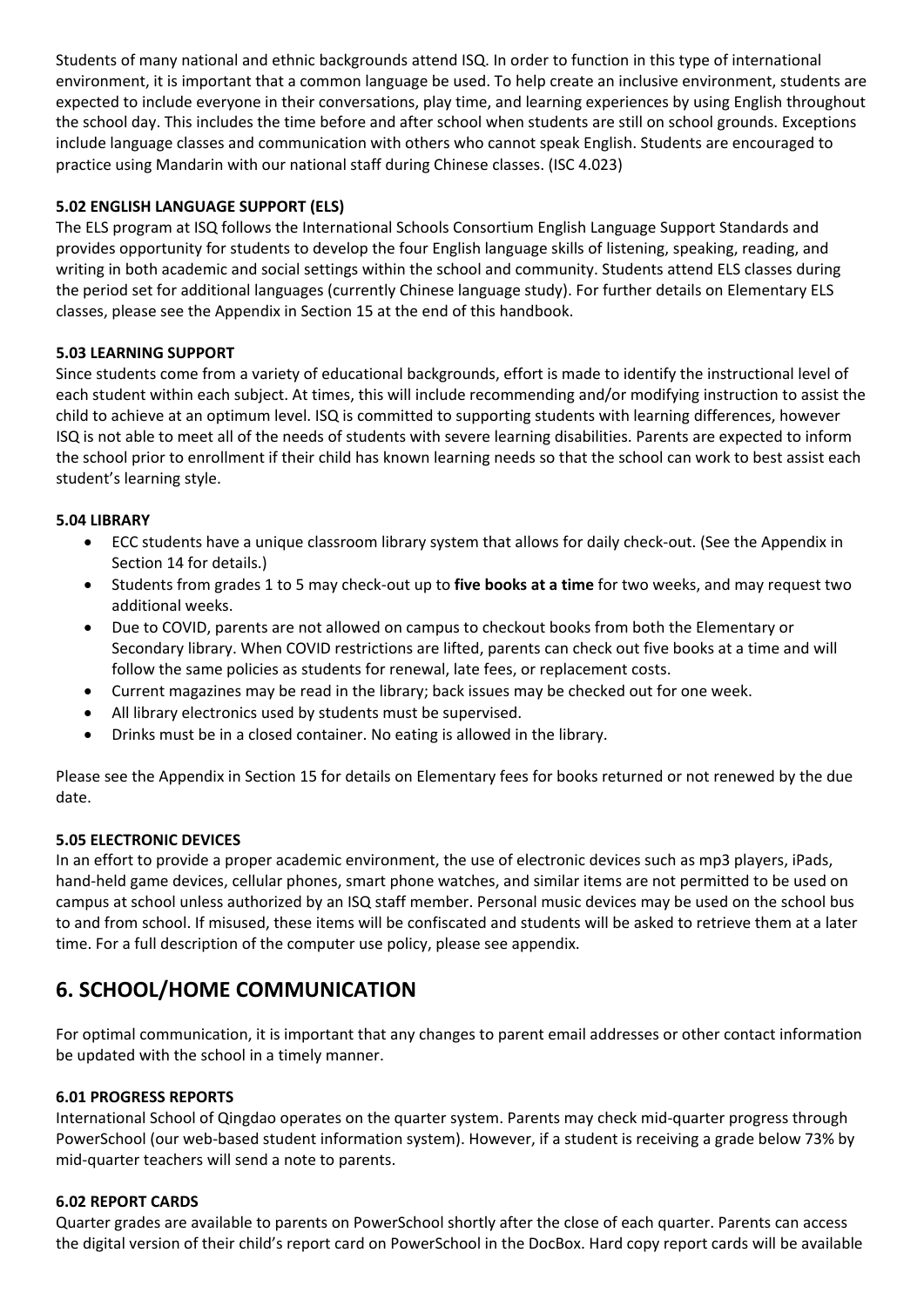at the end of the school year by request with registrar@isqchina.com or at the time of withdrawal from school. Report cards and other documentation will not be released if there are outstanding payments or school items have not been returned.

### **6.03 PARENT TEACHER CONFERENCES (PTC)**

Parent Teacher Conferences take place just after the first and third quarters, although parents may request a conference at another time if they wish. These conferences are an opportunity for parents and teachers to meet and talk about how their children are doing. PTCs are confidential and private. Parents who would like to meet with teachers are given the opportunity to sign up online for a time to meet with the classroom teacher and co-teacher or teacher intern.

If a translator is necessary, the parent should bring his or her own translator. Please consider carefully how the chosen translator is related/connected to the student being discussed. A sibling is not usually a good choice to translate for such a PTC. ISQ has a minimal number of people who can translate into Korean, but they must be booked in advance. For Chinese translation, national co-teachers and teaching interns are available.

### **6.04 NEWS**

Please look out for regular messages and reminders from school via class WeChat groups and email (the same parent email recorded in PowerSchool).

### **7. GRADE PLACEMENT**

### **7.01 AGE-OF-ENTRY REQUIREMENTS**

ISQ has an age range for each class to appropriately place a child in a class. There are very few exceptions and any special considerations must receive the principals' approval before acceptance.

### **ECC Students:**

ISQ maintains age-of-entry requirements based on the following:

Foundations: 3 years old by September 30<sup>th</sup> of the school year in which they are enrolling. Junior Kindergarten: 4 years old by September 30<sup>th</sup> of the school year in which they are enrolling. Kindergarten: 5 years old by September  $30<sup>th</sup>$  of the school year in which they are enrolling.

### **Elementary Students:**

Students are ordinarily placed in the appropriate grade indicated by their previous schooling. If a question regarding placement arises, the following factors are considered:

- o School records
- o Chronological age
- o Evidence of maturity
- o Results of entrance or standardized tests

At the principal's discretion, a student not at grade level in English ability may be placed at a grade level below what is normal for his or her age. Placing students lower than this hinders their social development.

Students will not be placed in a certain grade or level based on the parent's preference for a certain teacher (ISC 5.014). If a student is required to participate in the ELS program or is placed at a lower grade level, then that student will be monitored to determine when he or she is ready to leave the ELS program. Students placed below grade level may be advanced to the next grade at the Elementary teacher and principal's discretion. The school does not usually practice acceleration of students (skipping a grade) in cases of high achievement. (ISC 5.014)

### **7.02 PROMOTION**

Students will be promoted to the next grade level if the requirements for advancement are met, at the discretion of the classroom teacher or teaching team.

### **7.03 RETENTION**

We believe that in certain cases retention is a necessary and appropriate tool in the development of the student. In most retention-related circumstances, lack of readiness (language delays, social/emotional, physical skills, learning disabilities) is the primary consideration. While retention is most recommended in the earliest years, to ensure a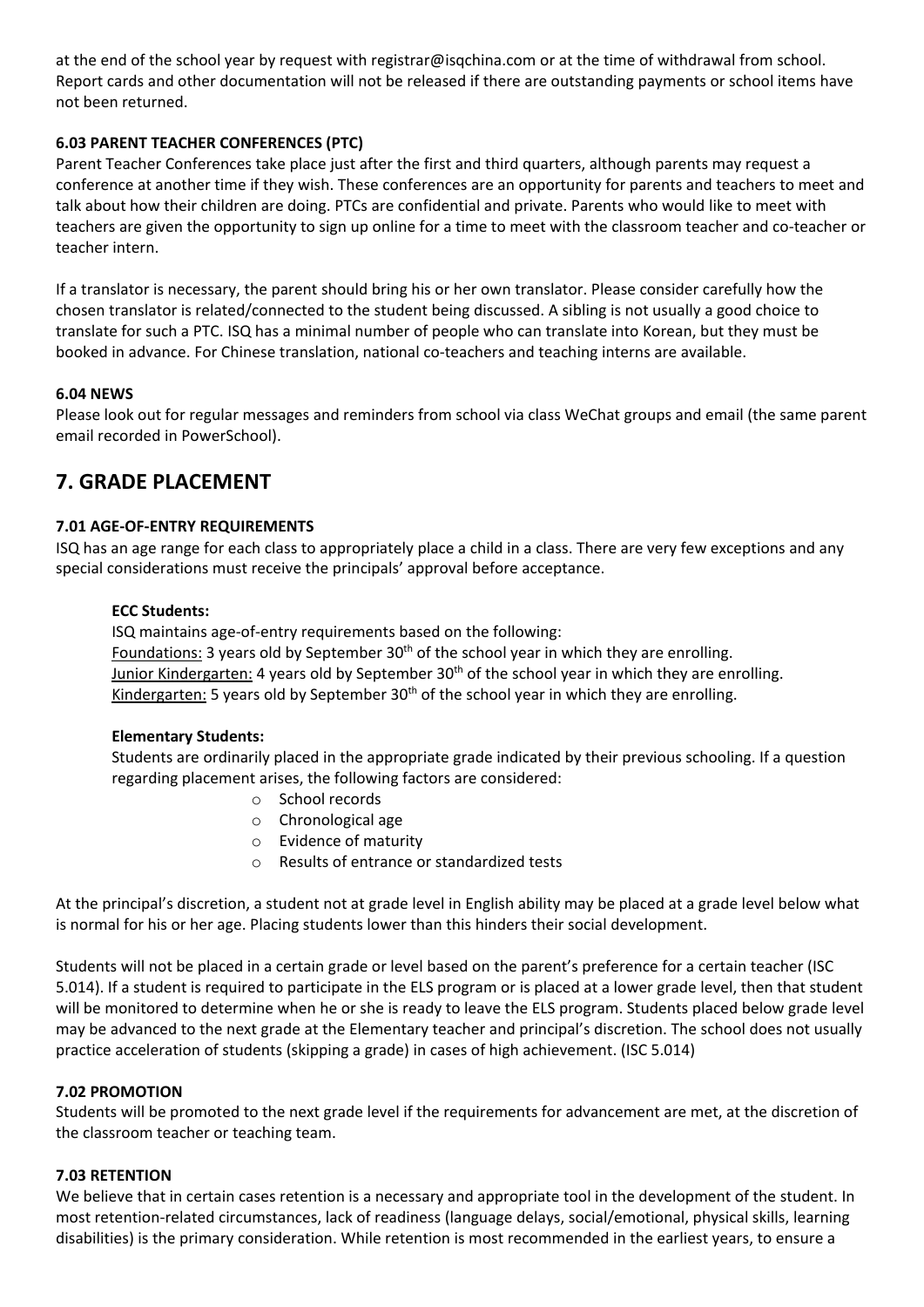strong foundation before entering Kindergarten or 1<sup>st</sup> grade, it becomes increasingly difficult to retain students later due to social, emotional, or behavioral factors.

### **7.04 SKIPPING A GRADE**

A sincere and conscientious effort is made, at the time of admission, to place students at the proper grade/age level. On occasion, because of a student's accelerated academic performance, parents will request that a student be advanced a grade level beyond the normal promotion. Skipping a grade is not a practice that is generally considered by the school administration. The nature of the curriculum is such that a student could miss critical concepts and skills by skipping a grade.

When grade acceleration is considered a potential benefit to the student, school administrators will rely on: an assessment from a qualified school-approved psychologist and IQ scores (both obtained at the parent's expense), results from the Iowa Acceleration Scale, current academic performance, maturation factors, and social development.

# **8. NUTRITION**

### **8.01 SNACKS**

ISQ has a healthy snacks policy.

We **discourage** the drinking of soda during the class day, as well as eating a lot of sweet foods during lunch and snack. We discourage the sharing of food due to possible allergies and spread of germs.

We **strongly encourage** students to eat breakfast so they are not overly hungry while at school.

Food may only be eaten during morning break, lunch, or snack time, unless the child has a medical condition that requires more frequent food consumption. Exceptions must be approved by a medical practitioner and cleared with the ISQ Health Office.

Please send snacks with your child that fall into our healthy choices lists below:

- Cut vegetables, cut fruit, dehydrated fruit, unsweetened applesauce, natural fruit leather, veggie chips…
- Nuts, seeds, hummus, trail mix…
- Whole grain bread, muffins, unsweetened crackers, goldfish crackers, granola, rice cakes, pretzels, popcorn…
- Yogurt (avoid sweetened yogurts), cheese chunks…
- Dinner leftovers, protein snacks, hard boiled eggs…

Students who bring snacks that fall into the category of candy or junk food will be asked not to eat those snacks at school or on the bus. Parents will be notified of this. If you have any questions about snacks, please communicate with your child's classroom staff. In the event that a student enrolls in ISQ who has a severe nut/food allergy, the ISQ community will be notified and asked to refrain from sending those food items.

### **8.02 LUNCHES**

You may sign up for lunch on PowerSchool or send a lunch from home. The ISQ lunch policy is published for the school year. If you have any questions, please contact our Lunch Coordinator [rose.xu@isqchina.com](mailto:rose.xu@isqchina.com)

### **8.03 CAFETERIA RULES**

Students are asked to follow the guidelines below.

### **TALKING:**

- Enter and leave the cafeteria quietly in lines
- Talk only to the people at your table using a quiet voice

### **SEATING:**

- Sit at your assigned seat
- Raise your hand for permission to leave the table
- Keep books, balls, and toys away from the lunch tables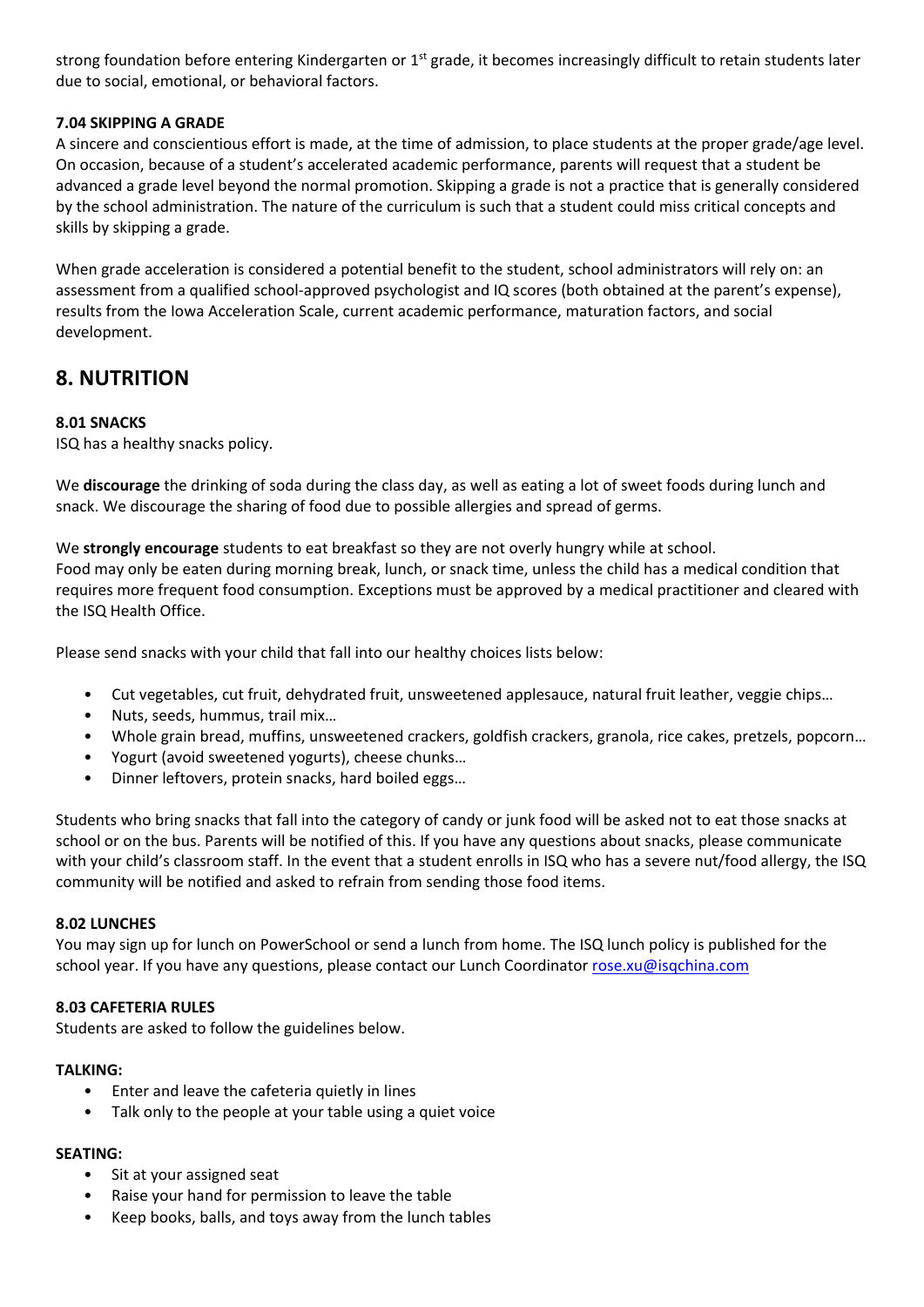### **EATING:**

- Eat only YOUR food. No trading/sharing food or drinks.
- Chew your food well and then talk without food in your mouth
- When finished eating clean your area (floor, table, chair)
- Place food and trash in the proper places

### **9. HEALTH**

### **9.01 ILLNESS**

Germs spread quickly in a classroom of children. Our COVID training educates students on health care for the prevention of COVID transmission. We encourage regular handwashing, covering coughs and sneezes, physical distancing, and temperature checks three times daily at school.

Students Medical attention is the responsibility of each parent.

Keeping a sick child home shows care for other school families and helps keep the school a much healthier place. Parents are asked to keep children home when they have a fever (above 99.4º F/37.3º C), severe cold, undetermined rash or spots, vomiting, diarrhea, or other symptoms of illness.

Normally, any sickness or condition deemed contagious by the school will require the student to return home until normal health is restored or the child brings an admit slip from their doctor. Parents or emergency contacts will be notified before a child is sent home, and this student may not return to school the same day. At the time of incident, current COVID protocols to be followed that will be explained by ISQ Health Office personnel .

Following COVID regulations, students with a fever or other contagious symptoms should not return to school until the fever or medical treatment is approved by ISQ Health Office nurses, which may involve consultation with your child's doctor.

Students having chicken pox should remain at home until they have no fever and scabs form on the sores.

Students having lice will be sent home and should remain home until their hair has been treated with medical shampoo. Please keep in mind that all clothing and bed linens should also be treated. The child's hair should have a second treatment three days after the initial treatment. A third treatment should be given one week later to kill all eggs. The ISQ Health Office will periodically check students and staff for lice.

If a child is recovering from an illness, they need to be able to participate in all school activities before returning to school. For those students with an injury that requires them to stay indoors during recess or physical education, please communicate your child's needs directly with the classroom staff in the child's planner.

### **9.02 IMMUNIZATIONS**

ISQ complies with the World Health Organization's (WHO) minimum requirements for childhood immunizations. This immunization listing may be found on the Student Medical Report (SMR) form which can be obtained on the school website, Admissions, or the Health Office. Please provide the school with a copy of the student's shot records from your country. Students are required to have all immunizations that are listed in the initial registration form before they may attend classes.

### **9.03 MEDICATION**

All medication to be taken by students during school hours must be sent from home and secured in the Health Office. Our school nurse can only administer medication sent from home AND be accompanied by written instructions on the Medical Administration Form (found on the ISQ website or obtained from the Health Office). This form includes complete information concerning dosage and times, as well as phone numbers where parents can be reached. Medication must be given to the school nurse in the Health Office upon arrival at school. Please limit the amount of medication transported by young students. Only 10 days of medication should be sent to school and kept in the Health Office.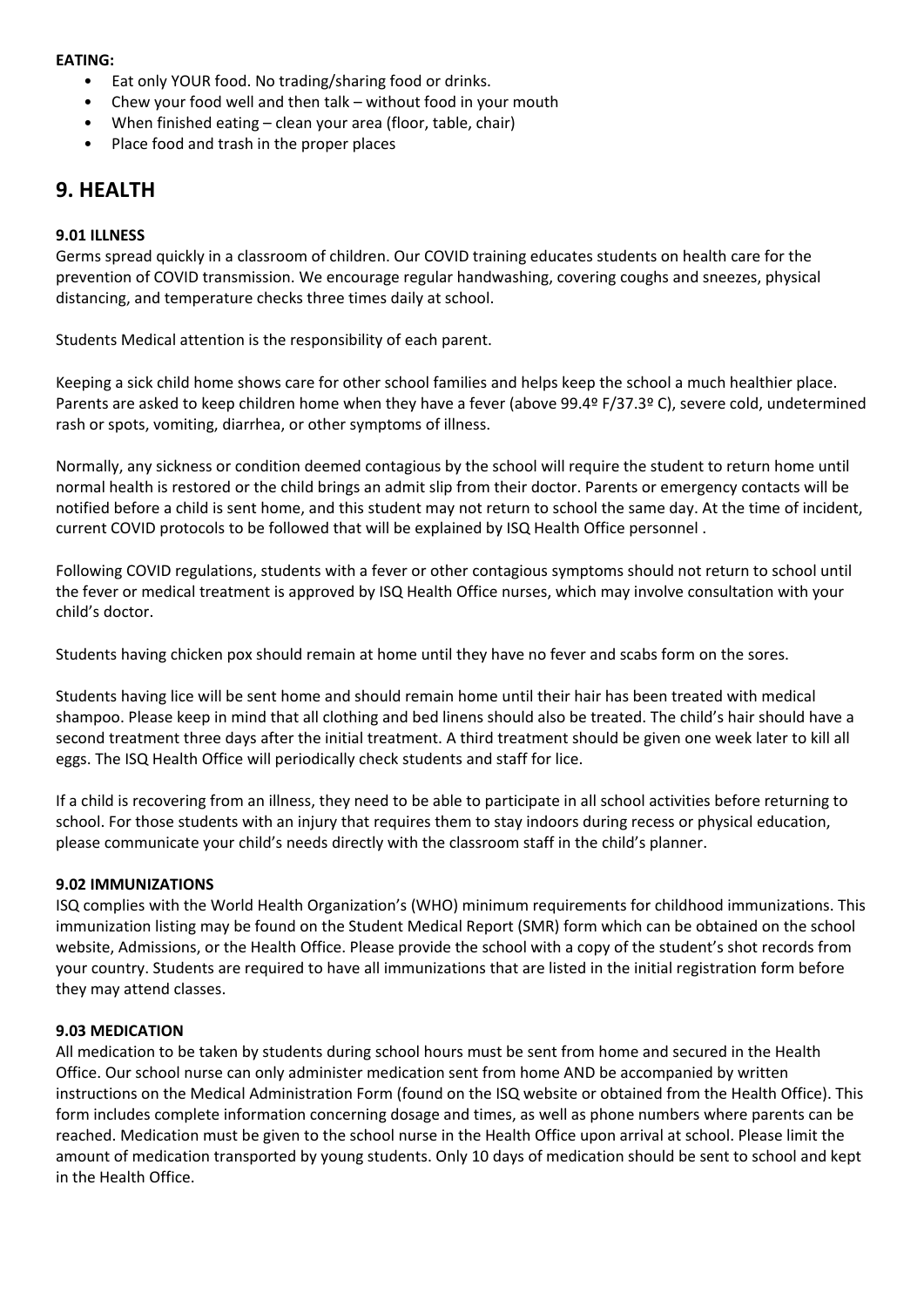### **9.04 MEDICAL EMERGENCY PROCEDURE**

In case of a serious illness or accident, the family will be contacted by phone, and the parents will be requested to come to the school to pick up the ill or injured child. In no case will the student be allowed to return home unless there is proof, by phone, that there is an older adult present in the home at the time. If the family cannot be contacted and immediate treatment is required the student will be taken to the appropriate medical facilities.

# **10. SECURITY**

### **10.01 IDENTIFICATION TAGS**

Students are issued school ID and backpack tags. The ID badge identifies ISQ students as well as school lunch and library check out. Each student receives a tag that attached to their backpack that contains transportation and emergency contact information.

### **10.02 CHANGE OF INFORMATION**

It is parental responsibility to maintain updated passport, residency papers, and valid visa information with the School Registrar each year. For all changes to address and contact information, please immediately notify the Transportation Manager [transportation@isqchina.com](mailto:transportation@isqchina.com) AND School Registrar [registrar@isqchina.com.](mailto:registrar@isqchina.com) For a smooth transition on the bus, please give advance notice one-week ahead of any change in address that will impact student pick-up. When switching bus routes, bus space cannot be guaranteed.

### **10.03 PARENTS' PRESENCE IN QINGDAO**

Parents are ultimately responsible for the education of their children. Cooperation between the school and the home is necessary to ensure that students reach their fullest potential. As a result, and in the best interest of the student, ISQ has established the following guidelines concerning residency of parents. At least one parent or legal guardian must maintain full-time residency in Qingdao. When a child does not live full-time with at least one of the parents, the parents must arrange for a suitable guardian and the school be notified. A guardian, by definition, is a responsible adult who lives with the student. (ISC 4.021)

### **10.04 ACCEPTANCE OF RISK**

Parents who wish their child(ren) to leave the campus or bus stop unaccompanied by an adult must sign an Acceptance of Risk form. By signing the Acceptance of Risk document the parent or guardian assumes the risks of injury or losses associated with allowing children to leave their bus stop or school gate to walk home without adult supervision, and gives ISQ the directive to release the named children at the named location without an adult present.

### **10.05 PERSONAL POSSESSIONS/SCHOOL PROPERTY**

Please put your child's name on EVERYTHING your child brings to school. This includes, but is not limited to: lunch boxes, drinking cups/bottles, back packs, nap things, clothing.

Students are expected to respect the possessions of others, including school property. Students will be required to fully reimburse the replacement cost of damaged property, whether damaged intentionally or not. Students may not examine the contents of another student's private property (i.e. school bag, desk, or cubbies) without that student's permission. Students should not bring toys, sports equipment, or money to school unless cleared by the teacher. Students who require comfort toys during the school day need pre-authorization from the teacher.

### **10.06 VOLUNTEERS AND HELPERS**

Parents and volunteers shall be approved in advance and assigned to classrooms by the principal. Anyone working with our students will be caring, dependable, and effective with children. They will be selected for their willingness to work cooperatively under a teacher's supervision. All volunteers and helpers must complete child safety training given by the ISQ Child Safety Representative.

### **10.07 STUDENT VISITORS**

Normally, students may bring friends to visit ISQ, with the approval of the teacher and principal. Permission must be received prior to attendance. Visitors must meet ISQ behavioral and dress code regulations. Upon arrival, guests must check-in with the Principal Assistant's office. Due to COVID regulations, this may not be possible at this time.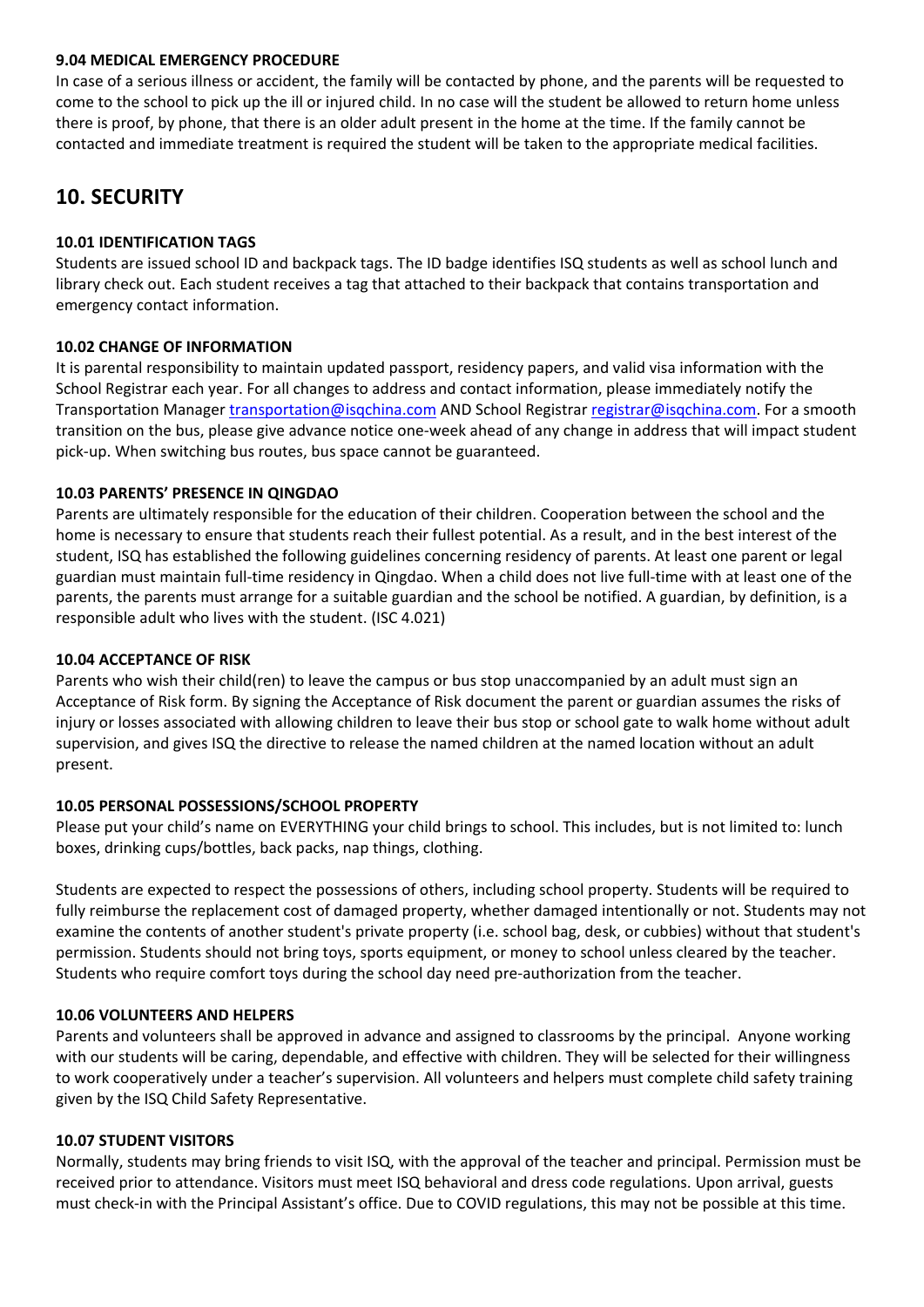### **10.08 PETS**

Students may not bring pets to school without special permission from teacher and divisional principal.

# **11. DISCIPLINE**

### **11.01 EXPECTED BEHAVIOR AND CONDUCT**

ISQ is committed to instilling values that consider the wellbeing of others in relationships. Students are expected to recognize the authority of the entire ISQ staff and to show proper respect to both foreign and national school personnel. Students are expected to represent the school well in the community by showing exemplary conduct at school, on the way to and from school, and at all school-related functions.

Each classroom, and ISQ bus, has a basic set of rules and procedures that is age appropriate and encourages a healthy learning and transportation environment. Student infractions will be first dealt with by the classroom teacher, co-teacher, teacher intern, or bus TA. Administrators will be involved in any violation, when necessary.

### **11.02 STUDENT CODE OF CONDUCT**

At ISQ, our mission is to provide an education that integrates faith and learning. Our goal is to prepare you to realize your full potential academically, physically, socially, and spiritually to meet the challenges of an everincreasingly complex, multicultural world.

In order to do this, we believe that our conduct should be consistent with our basic philosophy of life and the values to learn, love, and lead. Respect is essential to accomplish these outcomes. By enrolling in ISQ students and parents are agreeing to the following Code of Conduct. By living in a manner consistent with the ideals below a sense of belonging to a community can be built. Please read the principles carefully with your child. As an ISQ student:

I will show respect for school staff by:

- o listening and following all instructions from both foreign and national school personnel
- o not speaking negatively of people or activities
- o coming to class on time, fully prepared, and with all necessary materials

I will show respect for other students by:

- o behaving in a manner that helps others to learn and feel accepted
- o including everyone in activities and friendly conversation
- o listening to understand other cultures and worldviews

I will show respect for school property by:

- o treating school property with care
- o returning borrowed school items on time and in good condition
- o cleaning up after myself

I will show respect for myself and my parents by:

- o doing my best to learn all the subjects; practicing my English skills
- o following ISQ and classroom specific rules
- o knowing my strengths and weaknesses and asking for help when I need it

### **11.03 BEHAVIOR MANAGEMENT**

ISQ teachers are trained to use a variety of classroom management methods to ensure a suitable environment for learning. The guiding principles are to establish caring relationships with students, model healthy relationships, exemplify self-discipline, and treat parents as partners. Teachers are also attentive to establishing classroom routines, ensuring a comfortable physical environment, being well organized and prepared in advance, expressing behavioral standards and expectations, and offering praise. Our teaching staff commits to regularly affirm positive student conduct.

Each student is given opportunity to understand the ISQ Code of Conduct at the beginning of each school year. When that code is not honored, teachers recognize the opportunity to correct errant behavior by:

• **VERBAL WARNING** One warning will be given, if needed.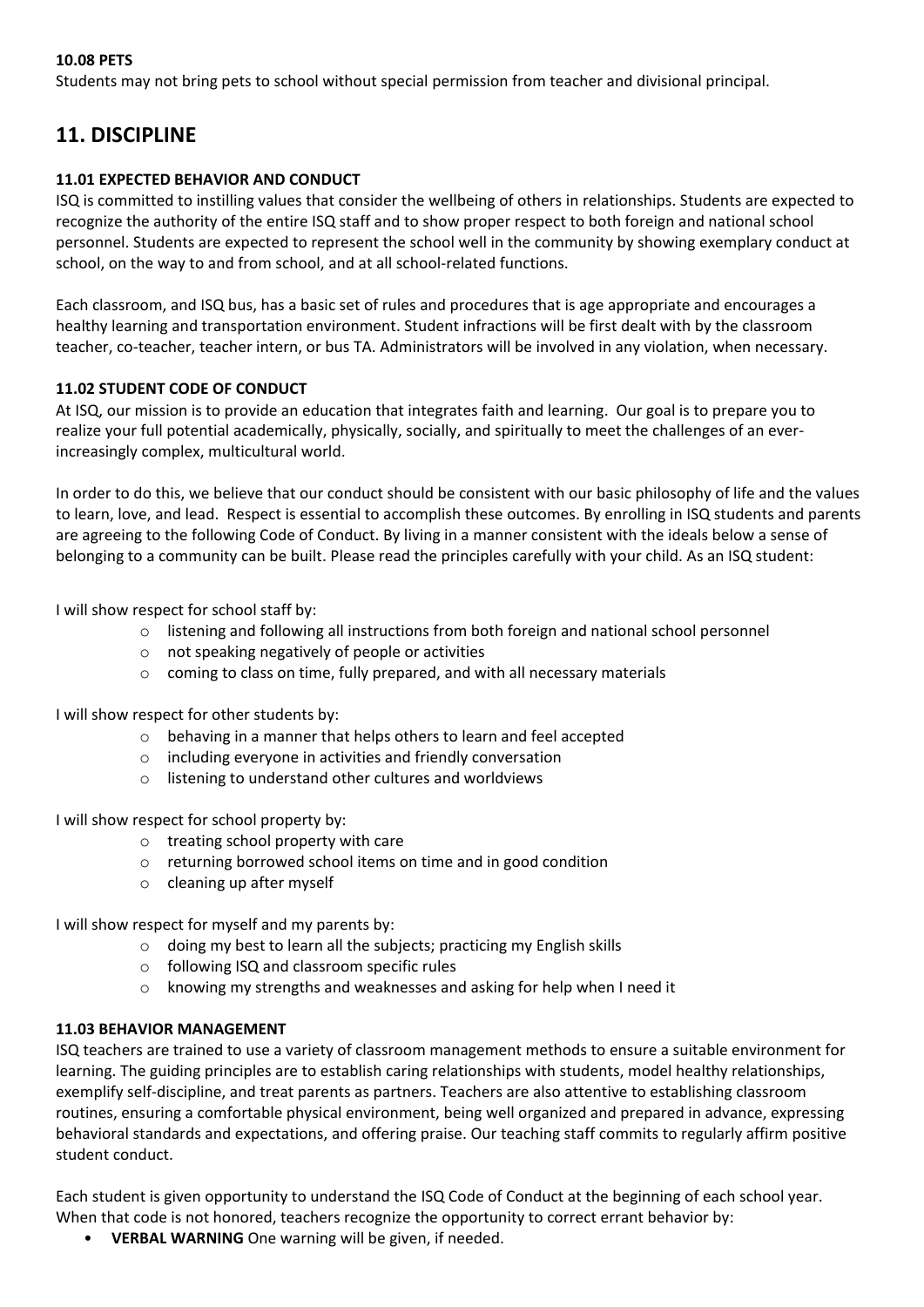- **CLASSROOM MANAGEMENT SYSTEM** (i.e. Class Dojo, the color chart, removal of free play at recess, etc.)
- **BEHAVIOR DISCUSSION WITH THE CHILD** and apply a logical consequence or restorative measure
- **PARENTS CONTACTED** to inform them of the incident(s) of the day
- **PARENT TEACHER CONFERENCE** when unwanted behavior persists
- **AFTER-SCHOOL DETENTION** for a major or repeated offence detention time is: Mondays after school 3:00 to 4:00. The student will not be able to participate in after-school activities or any other school event that day. A student serving a detention will sit in a classroom supervised by a teacher. This time is to think and reflect on the behavior and therefore students will not be allowed to sleep, talk with other students, or do homework.
- **CLASSROOM OBSERVATION** by the school counselor and/or principal to observe the student.
- **CONFERENCE WITH THE PRINCIPAL** when negative behavior becomes a repeated pattern. A conference will be scheduled with the Principal of Student Wellbeing, and a behavior contract or continued enrollment agreement may be drawn. The student and parent's signature will be on the documentation.
- **SUSPENSION** may be served by a student being removed from the classroom to do classwork in another area of the school under the supervision of support staff. For an out-of-school suspension the child will not be allowed to come to school for the day(s) of the suspension. Completing classwork is the responsibility of the student, and any missed work will result in a zero grade. Assessments on the day of the suspension will receive only 70% of the grade. Suspensions can be given immediately at the discretion of the principal dependent upon the situation. Suspensions are accompanied with a meeting with the parent/guardian.
- **EXPULSION:** The school reserves the right to not continue the enrollment of students who have more than two suspensions in a school year, does not show remorse for actions, repeat serious offences, or pose a threat to other students.

The intention of all discipline at ISQ is to see students repair damaged relationships and make better decisions in the future.

### **11.04 FIGHTING**

Students are not allowed to have physical fights while on school grounds, on a school bus, or during any school activity. Fighting includes: punching, kicking, hitting, hair pulling, scratching, biting, or any other activity that could result in one student being hurt by another. Fighting during school hours will result in immediate disciplinary action by school personnel. Students are also not allowed to have "pretend" or "play" fights. Repeated fighting may lead to suspension or expulsion.

### **11.05 BULLYING**

ISQ takes the emotional and physical safety of its students very seriously. All students have the right to be treated fairly and respectfully.

Bullying is generally defined as violent and/or nonviolent, verbal and/or nonverbal, actions that cause distress, fear, or harm committed by an individual and/or group towards a less powerful individual or group. These acts of bullying may be defined as, but are not limited to, the following:

- Pushed, hit, or kicked and/or the threat of physical actions
- Shunned or left out of groups in an intentional manner
- Called hurtful names because of nationality, race, family background, age, gender, sexuality, religion, beliefs, abilities… (or the lack thereof)
- Forced to commit any act against their will through intimidation, threats, coercion, physical assaults, such as: handing over money, lunch cards, academic work…, causing intentional exclusion of another student
- Spreading lies and rumors, cruel jokes, laughter, put-downs, verbally or in writing through any medium
- Taking or damaging another's personal property, such as: food, clothing, lockers, possessions, textbooks…

Classroom teachers will determine the difference between bullying and childish behavior and bullying will be addressed immediately. ISQ will help anyone involved in bullying to understand that it hurts others and that it will not be tolerated in any form. If a bully attitude is found to be repeated, the parents will be called for a meeting to discuss an action plan, which may include expulsion. The principal and other administrative staff will provide additional support.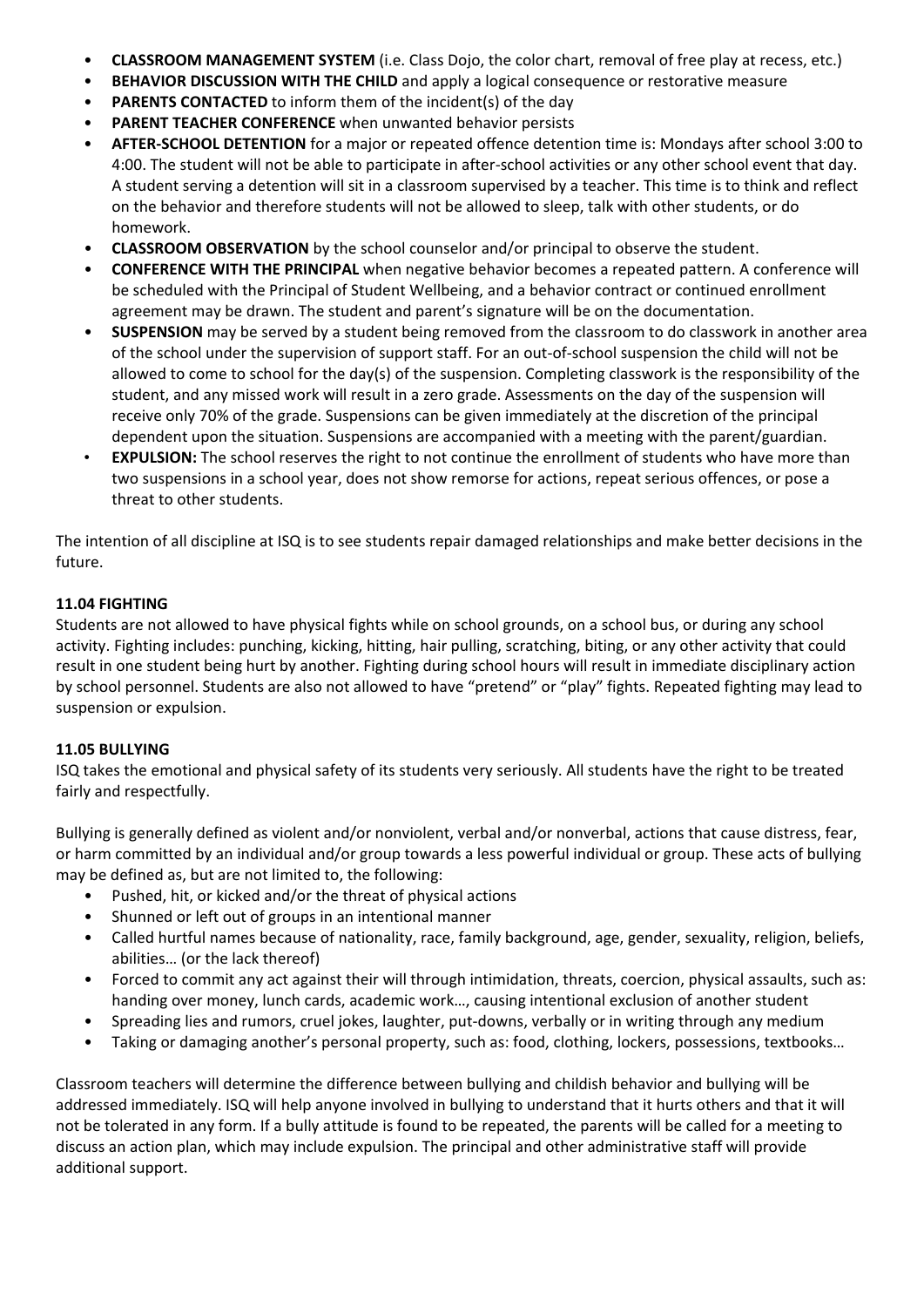Bullying outside the ISQ school grounds has the potential to be a problem at school. ISQ reserves the right to take disciplinary action for off-campus bullying related behavior in order to maintain a safe learning environment at school. (ISC 4.012)

### **11.06 SWEARING/INAPPROPRIATE GESTURES**

Students are expected to address each other and faculty/staff in a respectful way. Any form of swearing or inappropriate gestures is not acceptable and will be followed with disciplinary action.

### **11.07 INAPPROPRIATE TOUCH**

All ECC and Elementary students learn about appropriate and inappropriate touch in our Second Step curriculum. Students are encouraged to understand that some touch is healthy and other touch is not. ISQ equips students to voice their concerns to responsible adults regarding unwanted touch.

### **11.08 BUS BEHAVIOR**

ISQ has made the following rules for student behavior in order to create a pleasant environment and assure the safety of the students who take the buses.

Students should remember to:

- **Respect and obey the Bus TA on duty**
- **Respect the bus driver**
- **Respect others and property**

In the morning:

- Students should come to the bus spots at least one minute in advance.
- The Bus TA will help students get on the bus in an orderly manner.
- Buses will leave promptly at the times indicated on the schedule.
- The bus will not wait for students who are late. Parents will need to make other transportation arrangements for those students who did not catch the bus on time.

### On the bus:

- Sit in assigned seat with seat belt on.
- Keep hands and feet to oneself.
- Speak softly at all times in the school bus.
- No eating, drinking, chewing gum, playing with toys, or any activities that could endanger safety of students.
- Bus windows are to be kept closed, unless they are opened by the Bus TA on duty.
- Before leaving the bus, students should check their seat for forgotten items.

### In the afternoon:

ISQ staff/Bus TA's will escort students to their proper bus at the school gate.

Consequences for Breaking Bus Rules:

- 1. The Bus TA will issue a warning slip (in Chinese) when students misbehave on the bus.
- 2. The Bus TA will deliver the warning slip to the Transportation Manager who will give the translated slip to the Principals' Assistant.
- 3. The Principal of Student Wellbeing will include the appropriate teacher in order for discipline guidelines for the class to be followed. If necessary, the student will be called out for a brief meeting with the principal.
- 4. The warning slip will be sent home the same day to the parents and a copy kept in the student's file.
- 5. When a student receives a warning slip, the same-day consequence will be to lose free-play time. Definition of free-play: the student will go to the playground with his/her class at recess and walk around with a teacher for the amount of lost free playtime during recess. 5 minutes for Foundations, 10 minutes for JK, and 5 minutes for Kindergarten, and 20 minutes for Elementary students.
- 6. If a student gets six warning slips in a quarter, his/her parents will be called in to have a meeting with the Principal of Student Wellbeing to discuss whether the student may continue to ride the bus.

### **11.09 SERIOUS OFFENCES**

Offenses in this category will result in an immediate parent/principal conference in addition to any of the following: a behavior contract, after-school detention and/or suspension. These include, but are not limited to, the following: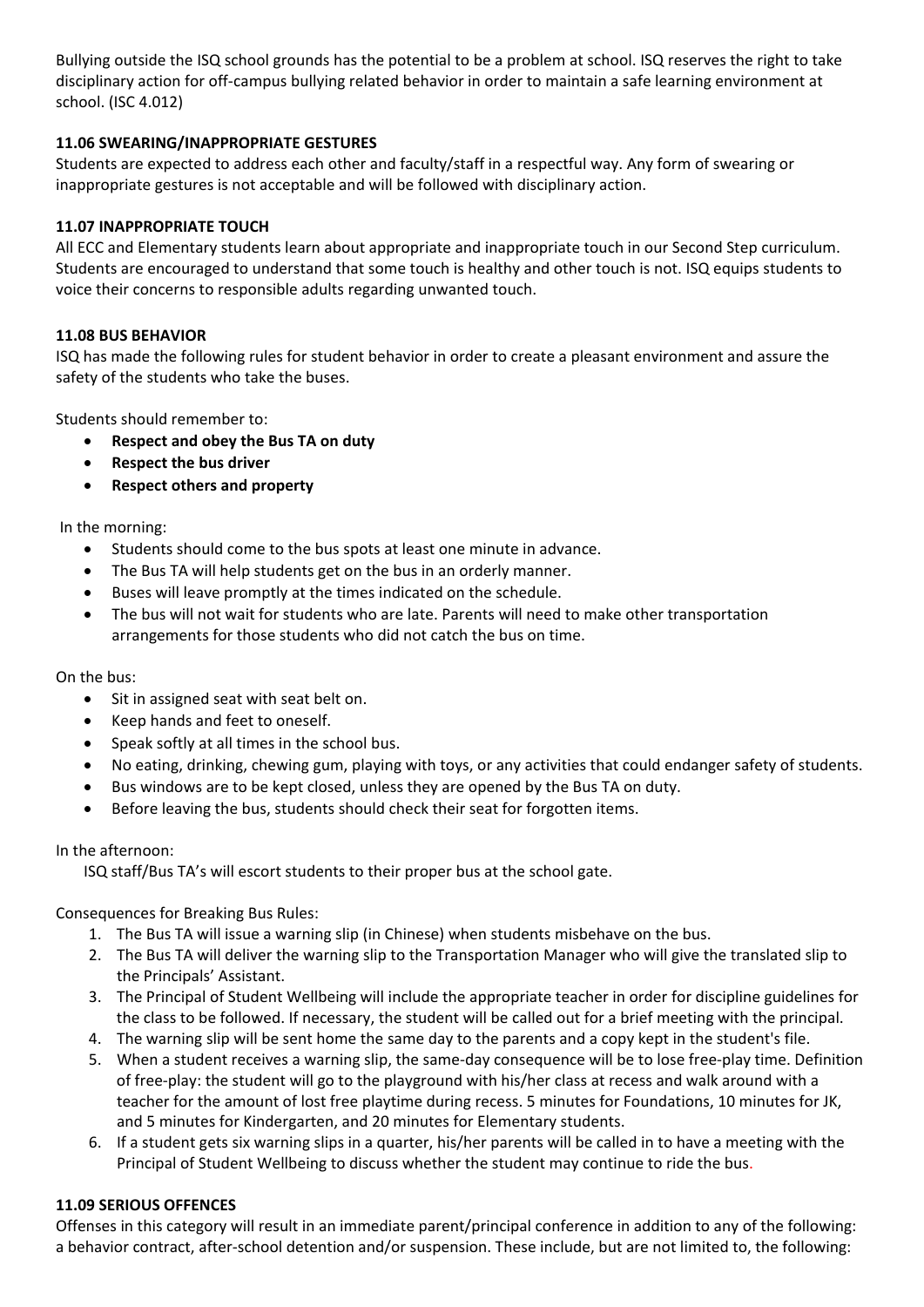- Any form of physical violence (i.e. fighting, etc.)
- Falsifying parents' signatures on school documents
- Truancy
- Use of tobacco, alcohol, or drugs
- Intentional vandalism
- Bullying
- Patterns of misbehavior (multiple behavior offences)
- Repeated inappropriate touch

*Note: Every quarter the student's slate will be wiped clean and given the chance to start again, with no strikes against them. However, the students' behavior will be monitored for improvement and patterns of misbehavior.*

### **11.10 SUSPENSION**

During an **in-school suspension**, the student has to sit in a designated room for the duration of the school day and class work will be given to him/her. For an **out-of-school suspension**, the student is not allowed to come to school for the day and must complete missed work on their own. Suspensions can be given immediately at the discretion of the principal dependent upon the situation. Suspensions are accompanied with a meeting with the parent/guardian.

### **11.11 EXPULSION**

The school reserves the right to expel any student who has received more than two suspensions in a school year or anyone who poses any threat to other students. If a student does not show remorse for what he or she has done and repeats the serious offense, then he or she may be expelled from school.

# **12. PARENT CODE OF CONDUCT v.1.2**

The ISQ community is built on core values that develop individuals to learn, love, and lead. We value the participation of all parents and guardians in the day to day life of our school, and so this Code commits each enrolled family to support a welcoming and safe environment that will promote positive and productive relationships as we love, learn, and lead together.

### **12.01 EXPECTED BEHAVIOR**

- Treat all members of the ISQ community with respect and consideration
- Use courteous written and spoken language when communication
- Give encouraging and constructive feedback rather than negative criticism
- Sign in at the guard shed and obtain a visitor badge when entering the campus
- Use the adult bathroom on the  $1<sup>st</sup>$ ,  $3<sup>rd</sup>$ , and  $4<sup>th</sup>$  floors
- Abide by the no pets on campus policy
- Wear appropriate clothing for a school setting

### **12.02 INTERACTIONS WITH STAFF**

ISQ conducts regular meetings between staff and parents in our Parent Teacher Conferences at which time the student's progress can be discussed. There may be other times when a parent or staff member request a meeting, through a divisional office, to discuss a particular issue.

- Parents should first raise any concerns or complaints with the relevant staff members, then with the relevant Principal before escalating a matter to the Head of School, and when doing so they should observe the rules of conduct set out in this Code.
- It is important that parents show respect for staff and not publicly criticize them or seek to undermine their authority.
- Parents are to allow staff a reasonable amount of time to investigate, gather evidence, and consider the perspectives of other parties before a decision is made.
- The school has a duty of care towards all staff. For this reason, aggressive or abusive behavior will not be tolerated. This behavior can make it harder to resolve concerns.
- Social media should not be used to criticize or belittle others.
- The school reserves the right to request that any material posted publicly about students, staff, parents, or ISQ that is inaccurate, confrontational, critical, offensive, or disrespectful be taken down.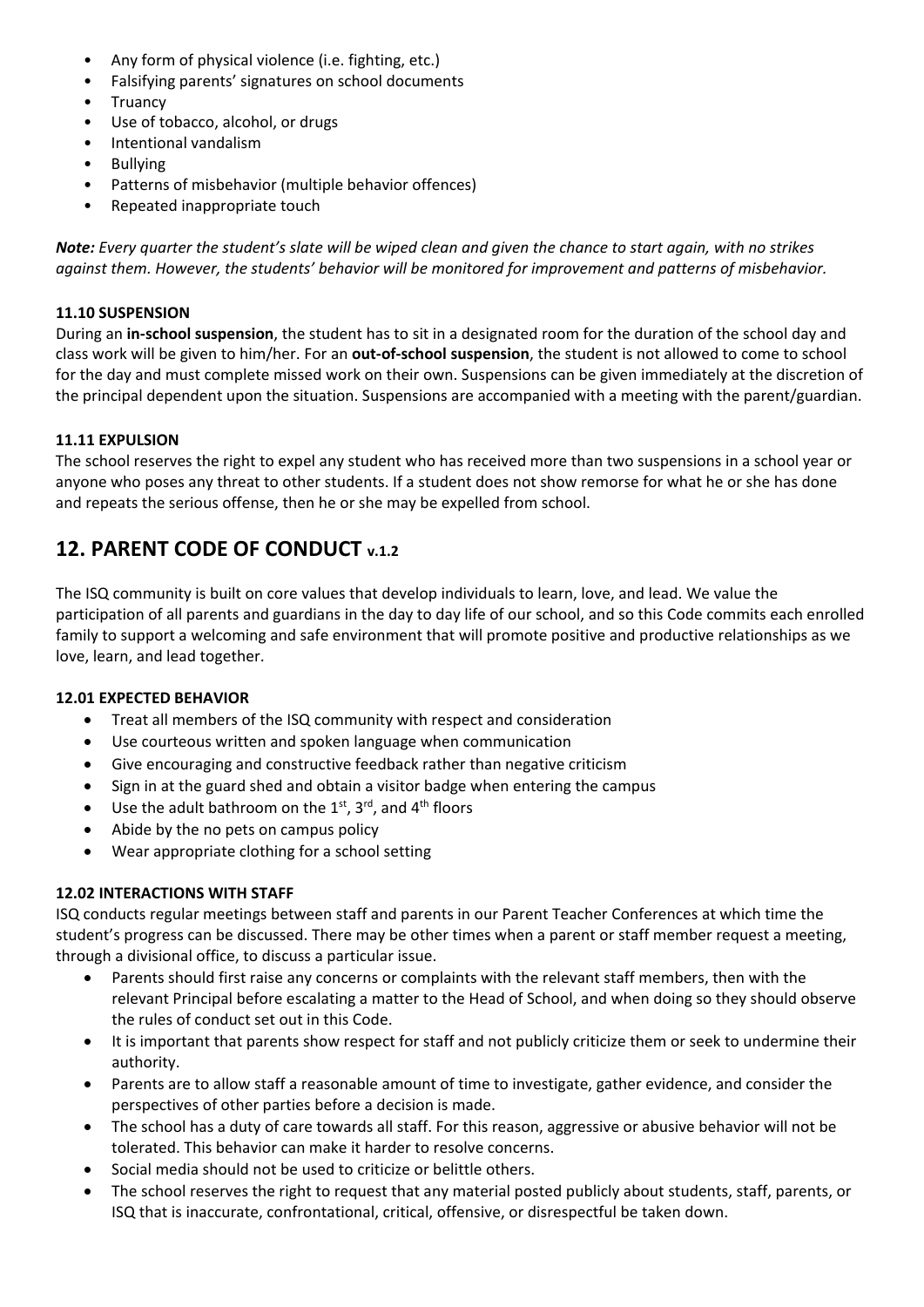- Each staff member has an email address for school communications and commits to check it regularly. Parents should not contact a staff member at their home, on their personal mobile phone, or a personal social media account on matters relating to school.
- A contact phone number is provided on all event/trip permission forms to ensure that chaperones focus their attention, without distraction, on the students in their care. Parents should not contact any event chaperone.
- Communication with staff should be respectful of their time restraints and competing responsibilities to allow staff to focus on providing students with the best education possible.

Parents Should Not:

- Use intemperate or confrontational language; speak negatively of staff or school policy
- Make repeated phone calls or emails to the same staff member
- Pressure staff to immediately respond to communication
- Show up at school without an appointment and insist to meet with a member of staff
- Forward the contact information of other ISQ parents. Instead allow them to choose who contacts them.
- Upload to social media or distribute in print any photos or videos of children (who are not your own) that you have taken or copied. This respects the privacy of other ISQ families.

### **12.03 INTERACTION WITH STUDENTS**

Concerns about other students should always be raised with relevant staff. Parents can provoke significant negative consequences through inappropriate intervention. Under no circumstances are parents to:

- Interact with an unrelated child, while unsupervised, whether in person or online
- Initiate online communication with students who are not their child
- Indirectly accuse a child (whom they do not have responsibility for) of an offense
- Post critical comments or speak negatively about students publicly
- Encourage a child to exclude, criticize, or become physical with other students

### **12.04 CONDUCT ON CAMPUS**

Normally, parents are to follow the reasonable directions of staff while on campus and to respect the learning activities in place. Under no circumstances are parents to:

- Enter a classroom without teacher invitation (late arrivals/early departures at the front reception desk)
- Become a visual and noise distraction, or disrupt lessons
- Use public acts of aggression, manipulation, foul language, and arguing
- Allow children in their care to be left unsupervised or playing in a dangerous manner

Due to current COVID regulations, admittance to campus may not be possible at this time.

### **12.05 SCHOOL DISCIPLINE**

- ISQ expects students to comply with its rules and expectations and not engage in behavior which is harmful to others or is contrary to the ethos and philosophy of the school. And so, parents are expected to support the ISQ discipline policy and not undermine its authority.
- Parents should reserve judgment of matters reported by their children until they have heard the full context, from an adult perspective, from a member of staff who has investigated and weighed the evidence. (It becomes problematic to understand situations and educate children about appropriate social strategies if they have contacted a parent and their parent has become emotionally involved, before a staff member has had opportunity to investigate.)
- In the case of disciplinary matters, ISQ will be the arbiter of what is a just response, and will not engage in debate about the appropriateness of consequences. ISQ will inform parents of escalated disciplinary matters which may result in suspension or expulsion, and will deal with these in accordance with our disciplinary policy. While parents will be consulted, the final decision will be ISQ's.

### **12.06 FAILURE TO OBSERVE THIS CODE**

If a parent fails to observe this Code after being warned about a breach, ISQ leadership may:

- Limit access to a teacher or teachers
- Limit access to ISQ premises or events
- Terminate the enrollment of the student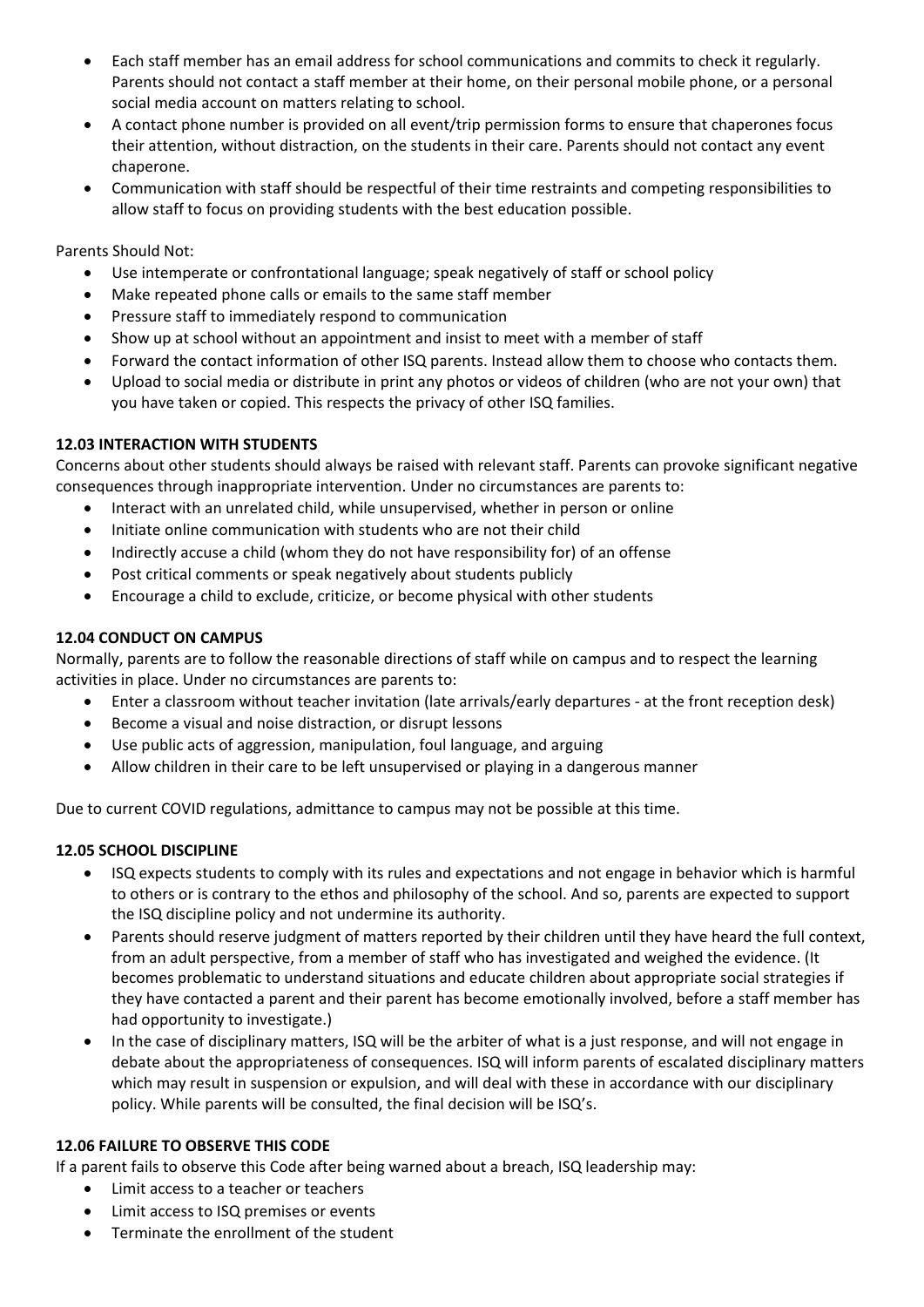Our school community is strengthened and unity fostered when all members work together to adhere to these guidelines. We are grateful for the supportive ISQ parent community. It is our honor to serve you.

# **13. RE-ENROLLMENT / WITHDRAWAL**

### **13.01 RE-ENROLLMENT PROCEDURES**

- 1. Follow the Re-enrollment procedures on PowerSchool. Instructions in the re-enrollment packet sent to each family.
- 2. Submit a copy of new residence permit/passport/visa.
- 3. Submit a Student Medical Report (SMR) for any student entering Grade 1, 6, or 9.
- 4. Pay re-enrollment fee, tuition, and other fees by the date specified in the Tuition and Fees Policy.

### **13.02 WITHDRAWAL FROM ISQ**

The process of withdrawal from ISQ begins with the Notice of Departure form completed online. Please contact the Principals' Assistant for details. This online form is the only way to initiate the departure process and impacts the timing of the release of documents.

ISQ personnel intentionally work with each leaving student to ensure a clear understanding of transition they are about to encounter. During this time, students learn how to have healthy closure with their school and with their friends. Parents should begin the departure process as soon as they know they will be leaving ISQ so that our staff can be most effective in helping each student in transition. Both leaving and staying students are impacted by a move, and so it is the best interest of everyone to give ample time and awareness of the upcoming changes in the classroom.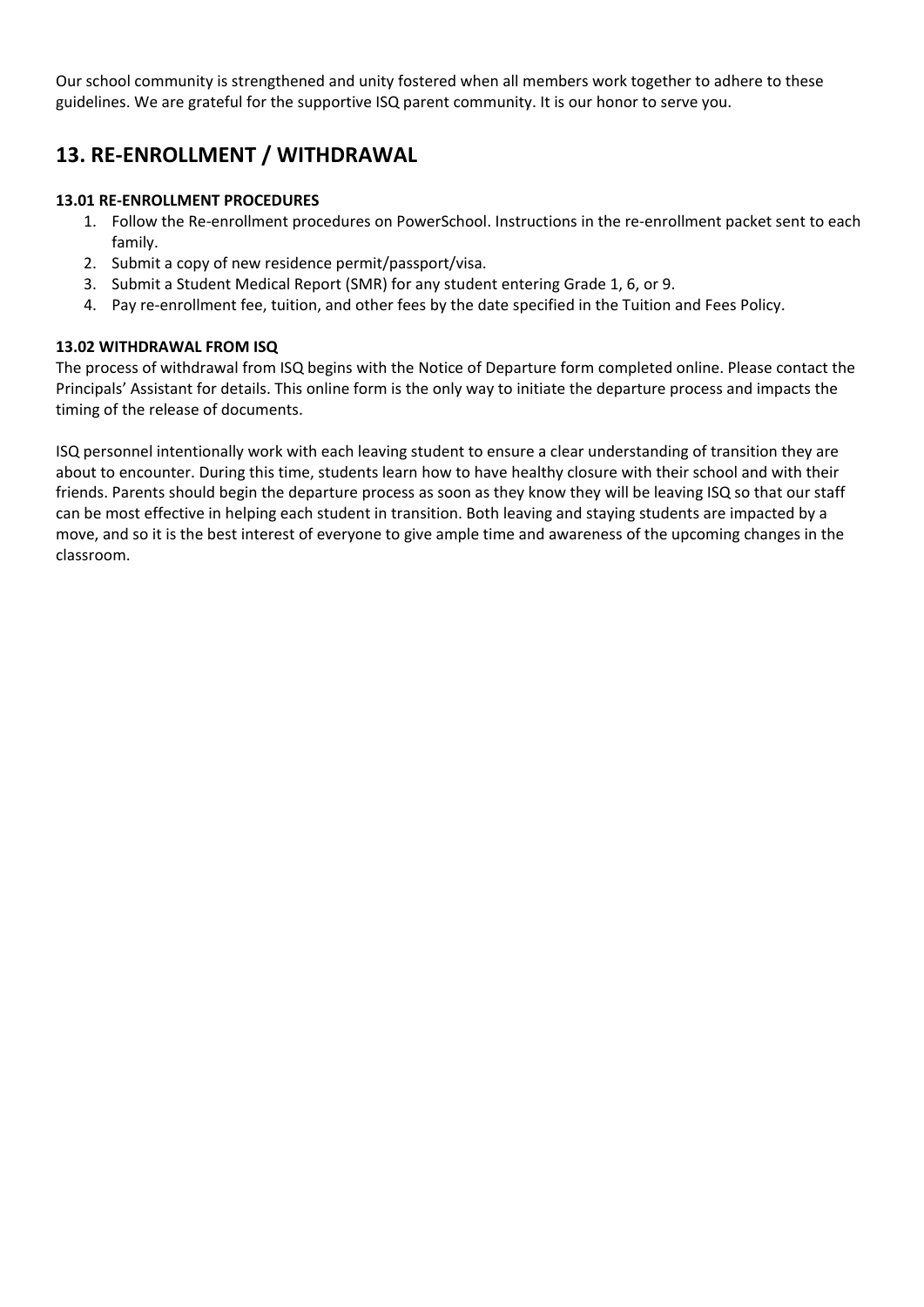### **\_\_\_\_\_\_\_\_\_\_\_\_\_\_\_\_\_\_\_\_\_\_\_\_\_\_\_\_\_\_\_\_\_\_\_\_\_\_\_\_\_\_\_\_\_\_\_\_\_ 14. APPENDIX - EARLY CHILDHOOD CENTER**

*Listed Alphabetically*

The following appendices more fully inform the information in this handbook. Please read the following sections that relate to your child's specific division.

### **14.01 BIRTHDAYS**

Each child is important and valued. Families are encouraged to celebrate their child's special day outside of school hours. Children's birthdays will be recognized at school with a song, card, and sticker. During this school year, birthday parties will not be able to happen on campus. Please do not send presents to school.

### **14.02 CLASSROOM LIBRARY**

A selection of books is maintained within each ECC classroom, and can be checked out daily, **one book at a time.**  Students are taught to self-check books by removing the card inside the book and putting it in their own classroom library card pocket. When a student returns a book, they replace the card and the teacher puts the book back on the shelf. Once returned, students may check out another book.

### **14.03 ENGLISH LANGUAGE SUPPORT (ELS) PROGRAM**

JK and Kindergarten students may be included in the English Language Support program for non-native English speakers through pullout classes. Language support is infused into the curricula to support students with their English language acquisition.

### **14.04 FIELD TRIPS**

ISQ values exploring places outside of the classroom. Field trips are planned to places in Qingdao by classroom teachers to supplement what is taught in class. A description of each field trip itinerary is part of the ISQ Permission Form that will be sent home close to the time of the trip. These must be signed by a parent. Students will not be permitted to go on a field trip without this signed consent form.

ECC Students should wear their ISQ orange T-shirt on every field trip.

Due to current COVID regulations, field trips may not be possible at this time.

### **14.05 REST TIME**

Rest time provides the brain a quiet time to process learning and emotions from the day. It is a purposeful time in the child's day. It is very important that young children get enough rest to function at their best for a full day of school. Children will rest on cots in the afternoon.

Each class will have their specific length of time to rest depending on the needs of the students. In Kindergarten, a rest time is 45 minutes until the second semester. This will be incrementally scaled back in order to prepare the children for  $1<sup>st</sup>$  grade where they will have a full day of classes.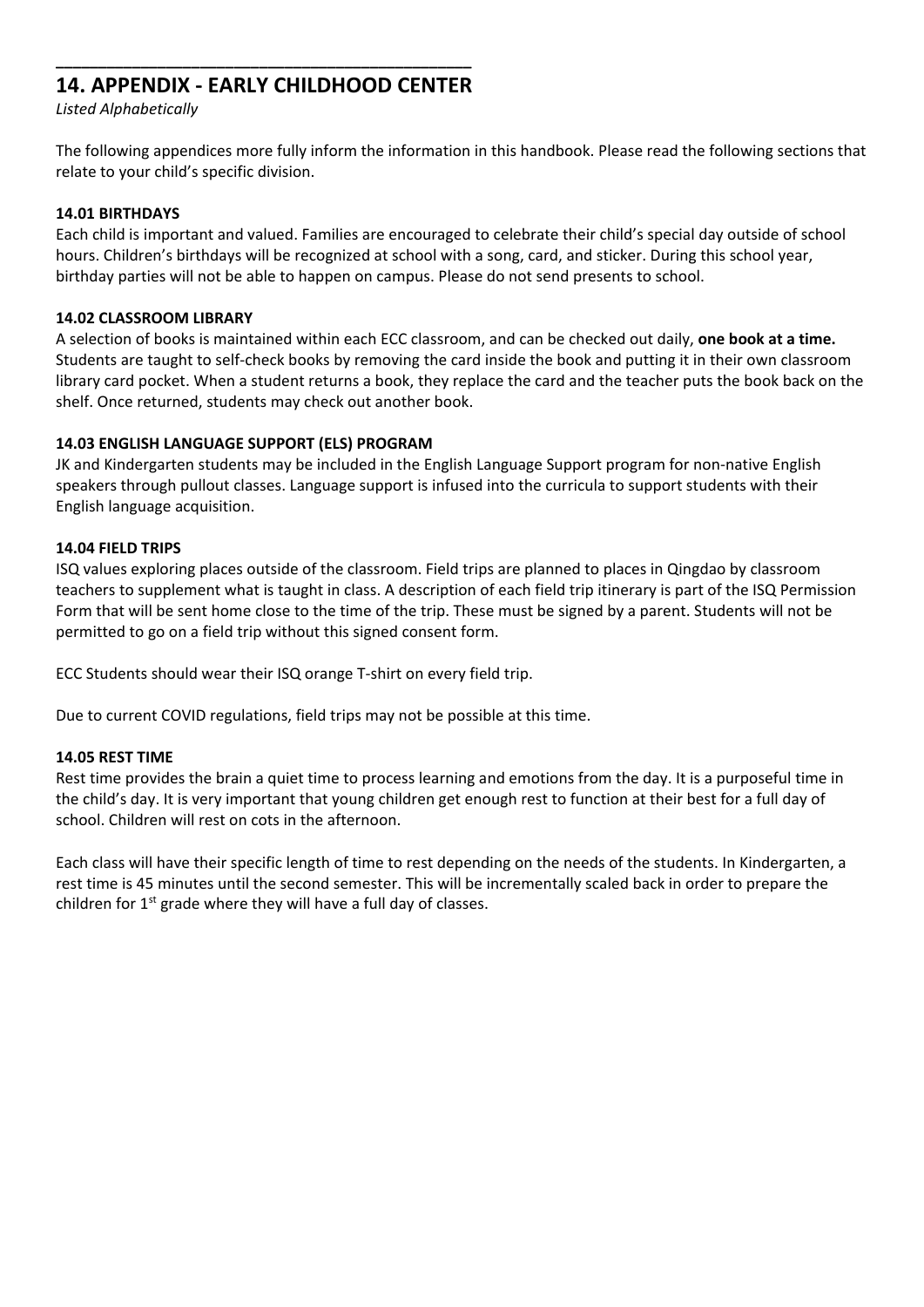# **\_\_\_\_\_\_\_\_\_\_\_\_\_\_\_\_\_\_\_\_\_\_\_\_\_\_\_\_\_\_\_\_ 15. APPENDIX - ELEMENTARY SCHOOL**

*Listed Alphabetically*

### **15.01 BIRTHDAYS**

ISQ believes that children benefit from being recognized and treated specially, and so our classroom teachers celebrate student birthdays one day per month. The date will be determined by the teachers to best utilize the time in class for celebrating and learning. Due to COVID restrictions at this time, no birthday gifts, food, or invitations to parties may be distributed at school. Families are encouraged to find ways at home to create the feelings of being cherished and valued for their child(ren).

### **15.02 CHEATING**

Cheating can occur anywhere at any time. Cheating is the act of copying someone else's work or allowing another person (i.e. another student, parent, tutor) to do the work for you. The difference between helping and cheating is that helping provides needed guidance, whereas cheating involves doing another's work. Cheating hurts learning because the student loses the chance to learn the concept being taught. Cheating is not allowed, and a student caught cheating will be disciplined and receive no credit for the work involved.

### **15.03 COMPUTER USE POLICY**

### **INTRODUCTION**

ISQ provides computer resources to enhance the educational experience. Students are expected to exercise their privilege to use these resources in a manner consistent with the mission of the school, existing school policies, and the policies of our internet service providers, as well as all Chinese national and local laws. Any activity that is unethical, illegal, disruptive, offensive, or mischievous is inappropriate. Each student is ultimately responsible for their conduct on the system, and will be held accountable for all actions while using any facet of the computer system at ISQ.

Before using the computers at ISQ, users must sign a statement as evidence that the student has read, understands, and intends to comply with all related policies.

### **EQUIPMENT AND FACILITIES**

The computers, local hard drives, network drives, user accounts, personal drive space and contents are all property of ISQ. As such, this property can be checked by a member of the Technology Department in the company of a school Administrator, without notice, in order to maintain compliance with this Computer Use Policy. Information stored on school property should not be expected to be private.

### **PROHIBITIONS**

Students are prohibited from doing the following on school computer equipment:

- Damaging, changing, or tampering with any part of the ISQ computer system, hardware or software
- Having food or drink in the vicinity of the computers or computer related equipment
- Engaging in non-academic uses of the computer system, such as game playing and chatting
- Using, altering, creating, or distributing a password not specifically issued to the student
- Adding, deleting, or altering files or installing programs without the Tech Department's permission
- Accessing or storing illegal or explicit material or material that is potentially harmful
- Using the internet or e-mail for non-school related activities
- Making harassing, threatening, prejudicial or discriminatory statements over the computer system
- Accessing, storing, transmitting, or distributing offensive, indecent, or pornographic materials
- Storing, transmitting/distributing protected material without the written consent of the owner
- Copying copyrighted software or other materials
- Circumventing, or attempting to circumvent, the security measures on any school computer
- Introducing any form of computer virus to any school computer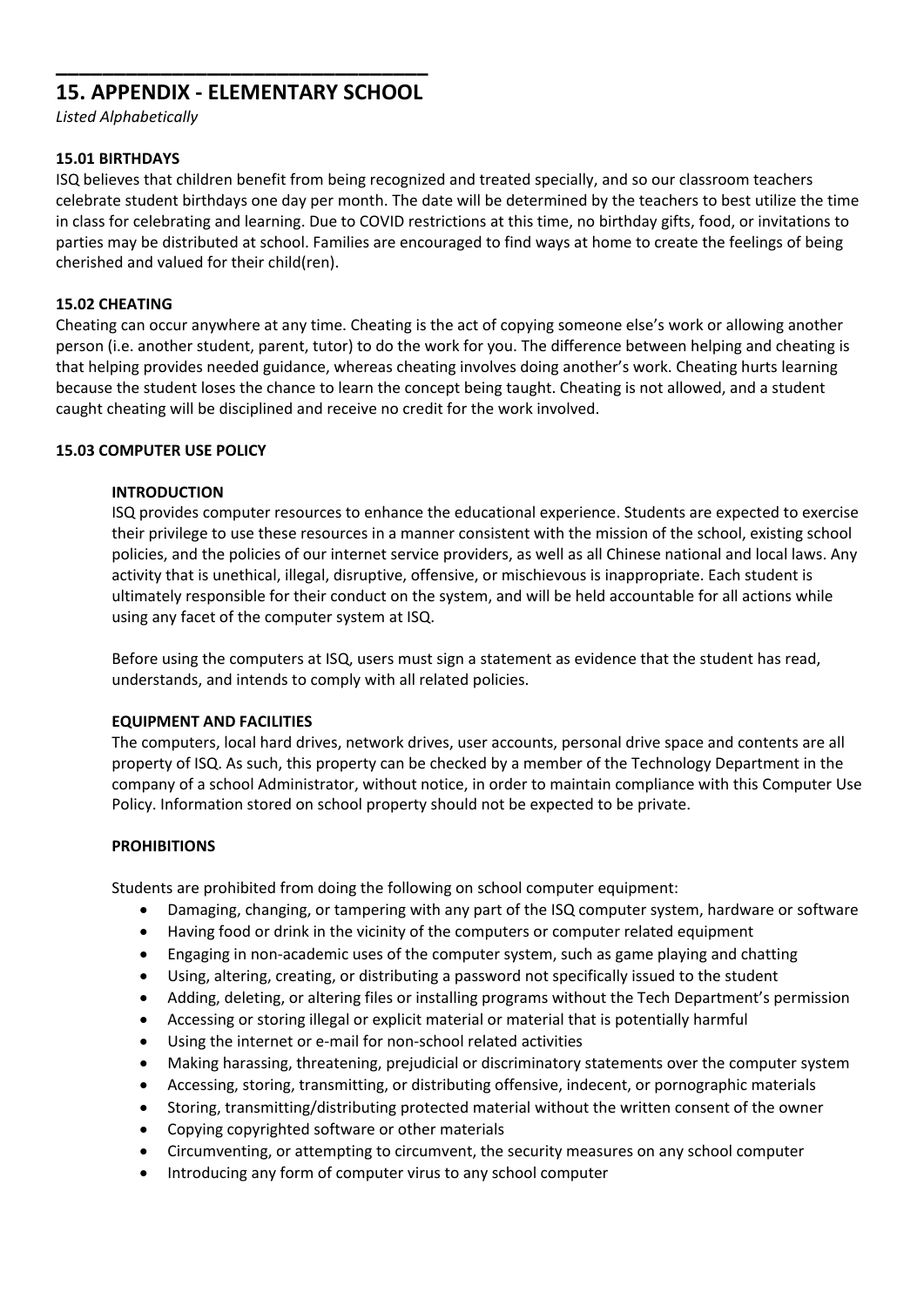### **PROCEDURES FOR ALLEGED VIOLATIONS**

Students or faculty members who have discovered a possible violation of the Computer Use Policy should report it promptly to the office of the principal. The alleged violator will be referred to the proper authority for investigation. Disciplinary actions may include, but are not limited to:

- Use of school network only under direct supervision
- Suspension or revocation of network or computer privileges
- Suspension from school

### **15.04 ENGLISH LANGUAGE SUPPORT (ELS) PROGRAM**

The English Language Support program helps non-native English speakers through pullout classes from Grade 1 to Grade 5. Language support is infused into all areas of learning so that students can gain proficiency and achieve full participation in the curricula.

### **SURVIVAL ENGLISH**

The Survival English Small Groups are for students with little or no English. These students attend small group lessons during the school day that are specifically designed to give additional language support to help students cope with daily routines at school. The small classes (usually 2-4 students) are specifically designed to enable the beginning student to master basics and build language confidence.

### **ELS CLASS**

ELS classes are a pullout program for Grade 1 – Grade 5. The program follows the International Schools Consortium English Support Standards and provides opportunity for students to develop the four English language skills (listening, speaking, reading and writing) needed in both academic and social settings within the school and community. The students attend the ELS classes during the period set for additional languages (currently Chinese language study).

### **IN-CLASS SUPPORT**

In-Class Language Support is designed to assist teachers with differentiation of mainstream classroom curricula, as well as support ELS students in Grade 1 – Grade 5 with various tasks. The ELS teacher and classroom teacher confer regularly to discuss student needs.

### **CELL (Content English Language Learner) ELA (English Language Arts) Class**

CELL ELA classes use content-based ELA curriculum while incorporating additional English language skills instruction. ELS teachers collaborate and work together with classroom teachers to meet the needs of the learner, as well as consult International School Consortium English Language Arts Standards. Students attend CELL ELA classes during the time set for English Language Arts.

### **ELS ASSESSMENT**

Once enrolled in ELS, students will be regularly monitored by ELS teaching staff, as well as classroom teachers, to ensure that they are making adequate progress in English language acquisition. Formal English language assessments are used each semester to measure student growth in English language proficiency in listening, speaking, reading, and writing. The results of this assessment, along with teacher in-class observations and informal assessments, help to determine the timing of continued enrollment in the language program or graduation from support classes. Students who have graduated from ELS will continue to be monitored for language acquisition by classroom teachers.

### **15.05 FIELD TRIPS**

ISQ values exploring places outside of the classroom. Field trips are planned to places in Qingdao by classroom teachers to supplement what is taught in class. A description of each field trip itinerary is part of the ISQ Permission Form that will be sent home close to the time of the trip. These must be signed by a parent. Students will not be permitted to go on a field trip without this signed consent form.

Elementary students must wear clothing that conforms to the school dress code on every field trip.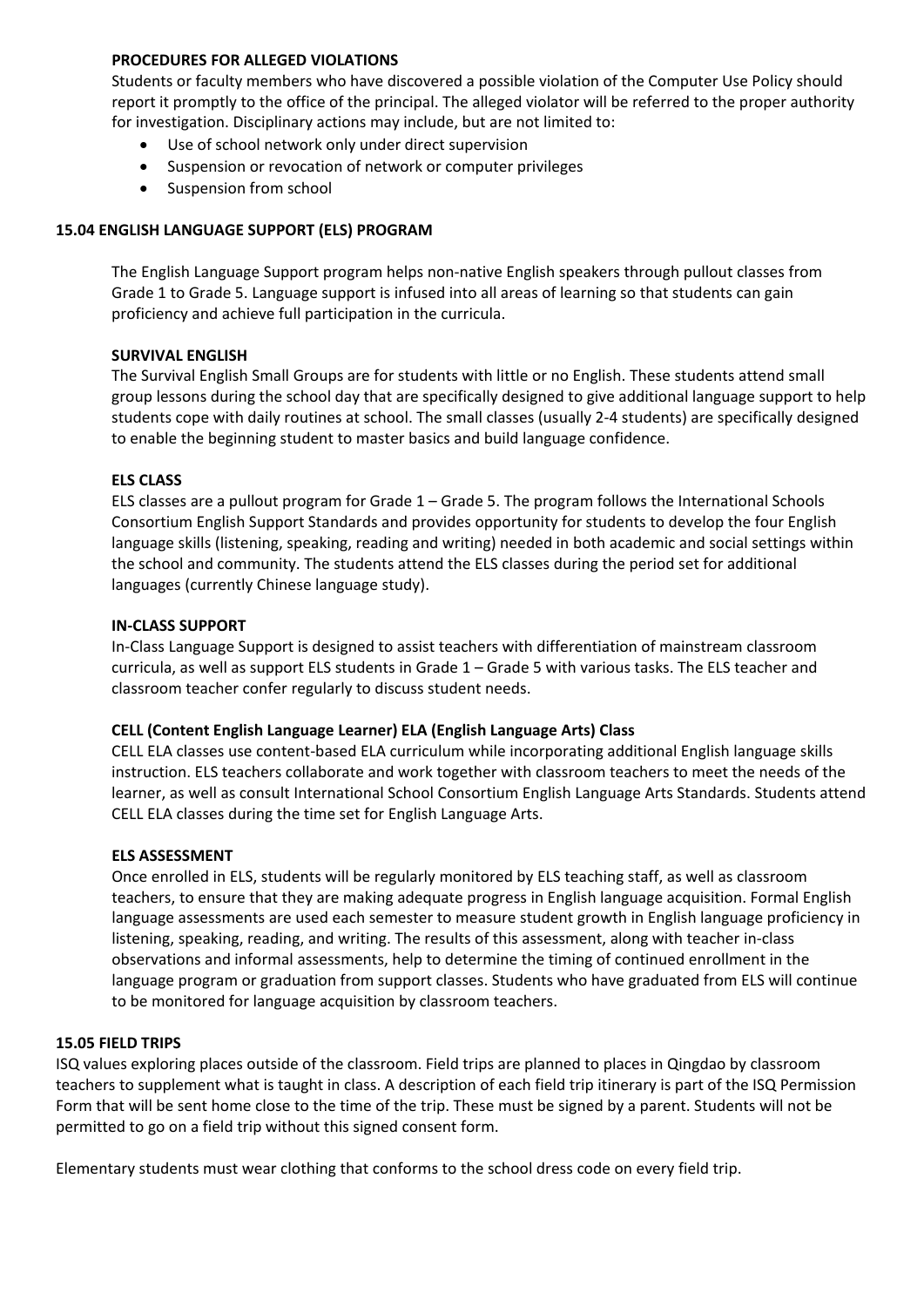**We believe** that play is a child's work and that they learn from interacting with their environment. **We believe** that English language learners should be encouraged at home in speaking, reading, and writing in their first language (mother tongue). Research demonstrates that students with strong mother tongue maintenance and understanding are able to make connections more quickly in additional languages. (Carder, Maurice. "Bilingualism in International Schools: A Model for Enriching Language Education." Journal of Research in International Education December 2007: 375-377.)

**We believe** that ISQ's role is to assist families to develop their child's unique potential. Homework is one way for parents to connect with their child's learning.

**We believe** that homework and practice provide opportunities for students to refine their knowledge and extend their learning. Teachers will assign homework that reviews concepts that students should already be familiar with from class. When asked, teachers will clearly communicate the purpose and expected outcome of each homework assignment.

### **ASSIGNING HOMEWORK**

- Students should begin to take ownership and responsibility for their learning at home and complete their assignments as independently as possible under the guidance of a parent or tutor facilitator.
- Teachers give homework based on 10 minutes per grade level (i.e.  $1^{st}$  grade 10 minutes,  $2^{nd}$  grade 20 minutes, 3<sup>rd</sup> grade 30 minutes...)
- Parents should communicate via note / email to teacher that work was not able to be completed in the appropriate time frame. Students may struggle to finish homework due to motor skills development, lack of fluency in English writing, or concentration issues, and parent communication can assist in understanding each student more fully.
- Appropriate amounts of sleep should take precedence over homework so that students are prepared for learning during the school day. Therefore, when bedtime comes, please stop your child, even if all the work is not complete, and notify the teacher through the student planner.

### **15.07 INCOMPLETE WORK AND ABSENCES**

### **INCOMPLETE WORK**

Teachers will assist students to be aware of the classwork / homework which needs to be completed. It is the students' responsibility to complete the assigned work.

- Students are not permitted to miss regularly scheduled classes to complete unfinished work.
- Work never turned in will receive a zero grade. Partial completion will receive partial credit.
- Pre-announced assignments are due on the date announced or immediately upon return to school.

### **ABSENCES**

- For each excused day away from school, students will be given two days to complete missed assignments, with additional days given at the teacher's discretion. Those students missing several days in a row, or too ill to complete the assigned work, will be given appropriate consideration.
- It is parental and student responsibility to find out what work has been missed and ensure that it is completed in a timely manner.
- For unexcused absences, students will be expected to complete work on the same schedule as if they had been in school.

### **TESTS**

• Teachers are not expected to delay **tests** or give extra time because of an absence prior to a test. Those students missing several days in a row, or too ill to prepare for a test will be given appropriate consideration. When a student was in school the day before a test, and absent the day of the test, he/she will take the test the day he/she returns.

### **15.08 LIBRARY LATE FEES**

A book not returned or renewed by the due date will be considered overdue and will be charged a fine of 5 mao per school day that it is late.

**BOOK CARE:** All library books **must be** transported in the student's bag.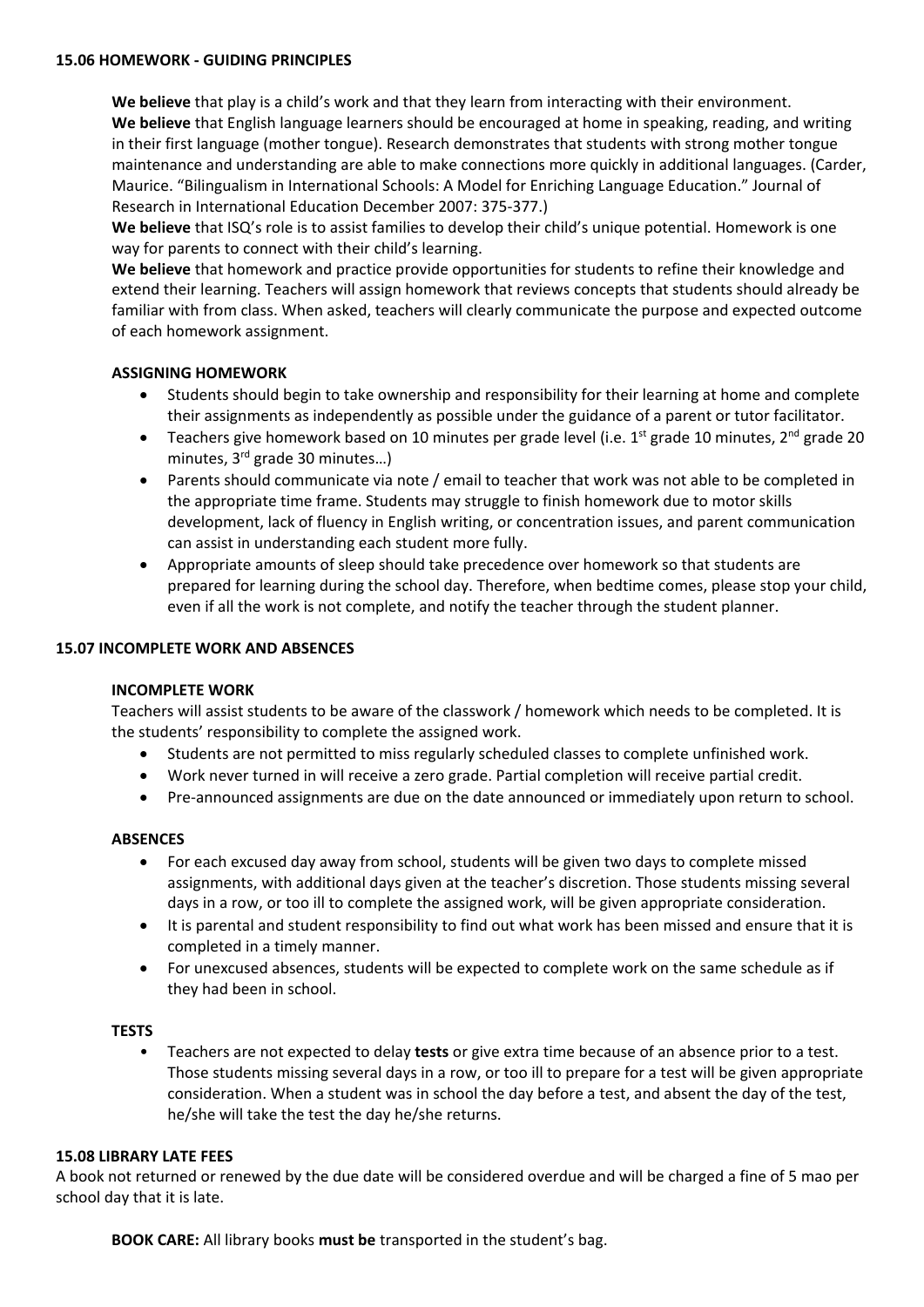**LOST BOOKS:** Lost books will be paid by the student at the present value + 40% for shipping and customs. **DAMAGED BOOKS:** Books that are returned damaged will incur a fine based on a Damage Assessment:

- Minor damage that can be repaired ¥10 (i.e. a torn page, pencil marks, a dirty page or edges...)
- Major damage that can be repaired ¥25 (i.e. split binding, torn cover, bite marks, water damage...)
- Permanent damage that cannot be repaired full replacement price + 40% (i.e. major water damage, mold, drink spills, bite marks that tear pages, crayon marks, etc.) When a patron pays for an item in full, the item becomes the property of the patron.

Note: If library books are still not returned at the end of the school year, Report Cards and other documents will not be issued from the Registrar's office.

### **15.09 TOBACCO, ALCOHOL, AND DRUGS**

Use of or being in possession of unauthorized drugs, narcotics, tobacco, alcohol, or dangerous substances of any kind is considered a serious offense, whether on or off campus.

Students who violate this regulation will be suspended from school on the first offense. A conference between parents and administrator will be required as a condition for re-admission. Subsequent offenses may result in expulsion. (ISC 4.022)

### **15.10 WEAPONS**

Students may not bring knives, including pocketknives or other items that could constitute a weapon, onto the school grounds, nor have weapons in their possession at any school activity. Students bringing weapons to school may result in immediate suspension. ISQ reserves the right to forbid any student to carry the above-mentioned devices. (ISC 4.022)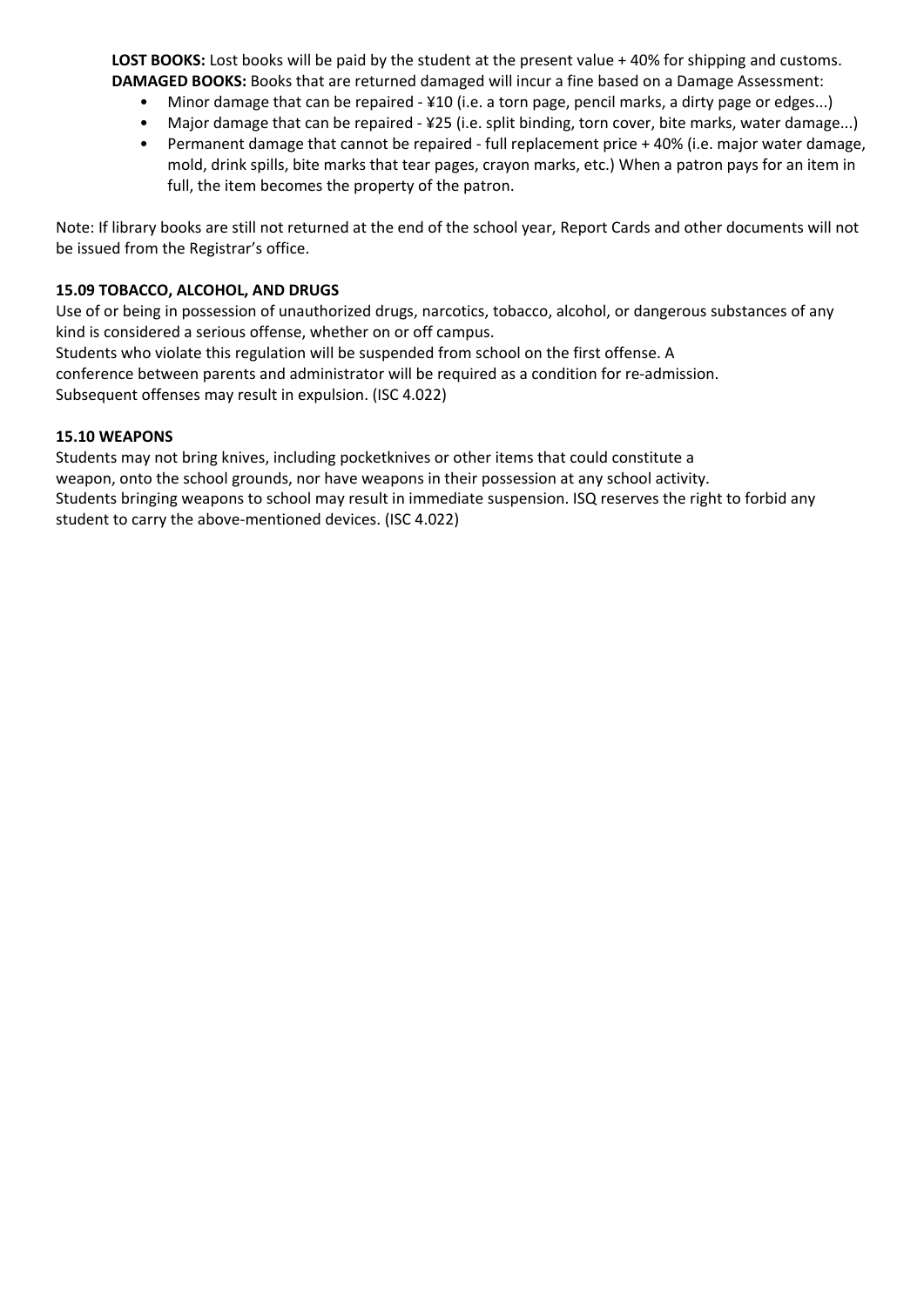# **\_\_\_\_\_\_\_\_\_\_\_\_\_\_\_\_\_\_\_\_\_\_\_\_\_\_\_\_\_\_\_\_ 16. GLOSSARY - TERMS/EVENTS at ISQ**

*Listed Alphabetically*

### **16.01 AFTER-SCHOOL ACTIVITIES (ASA)**

A variety of after-school activities are offered to ISQ students once they are in 1<sup>st</sup> to 5<sup>th</sup> grade, with Kindergarten students joining in the second semester. The activities offered are dependent on the season, age, and interest of the children. ASA's include all interested students through a sign-up process that will be announced at the beginning of each semester. A small fee is charged to pay for materials.

### **16.02 ASSEMBLIES**

Weekly assemblies are an integral part of ISQ; attendance and participation is required for all students. Student life assemblies focus on development and growth in the ISC Learning Outcomes. These include songs, an age appropriate character lesson, book reading, or holiday highlights. New and leaving students as well as birthdays are recognized and celebrated.

### **16.03 CHINA WEEK**

Every year we have an all-school activity day celebrating living in China. These activities may be extended for additional days. Students spend time learning about China's history, customs, what makes it unique and more. Students also attend a special assembly about China and have the opportunity to eat Chinese food for lunch.

### **16.04 CHRISTMAS FAIR**

Each year on the first Saturday in December, the Parent-Teacher Organization (PTO) sponsors a Christmas Fair at school. The Christmas Fair includes opportunities to buy Christmas gifts, take pictures with Santa and Mrs. Claus, eat ethnic food, buy tasty treats, and more. The PTO also organizes a raffle for gift certificates and various prizes. The money raised by PTO goes to aid the school in funding events and projects and buying new materials, as well as, PTO sponsored community outreach and charities.

### **16.05 COMMUNITY SERVICE**

ISQ Elementary is focused on service. We are constantly looking for ways to serve each other and our community. Each classroom is strongly encouraged to participate in a service activity each year. These activities may include helping out at another school, working to improve our school, raising money for those in need, and more.

### **16.06 DADS TO LUNCH**

Dads to Lunch is a fun day in which fathers are invited to come have lunch at school with their children. After lunch, everyone heads outside to do fun activities like fly kites, play soccer, and eat cotton candy. It's a wonderful time for fathers to spend time playing with their children and also to have an opportunity to see a little more of the school. All of the students love to have their fathers come for lunch and to spend the afternoon with them.

### **16.07 FIELD TRIPS**

Each classroom works to include experiential learning into their program. Two school-wide trips occur each year, as well as individual class trips. Each fall K-5<sup>th</sup> grade go on a local farm trip to encourage cultural appreciation, get to know our area, as well as experience the language and aspects of farming. In the spring, two different walking/hiking adventures for ECC and Elementary students. These trips are a special time for students and teachers to build relationships, have fun outside of the classroom, learn endurance, as well as explore this beautiful city.

### **16.08 FIFTH GRADE CELEBRATION (5-2-6)**

5-2-6 is a 5th grade celebration that happens at the end of the school year. 5-2-6 is an opportunity for the 5th graders to celebrate moving from Elementary to Middle School. It is a time to have fun with their classmates as well as to reflect on this milestone in their lives. This event is held every year on May 26th.

### **16.09 FINE ARTS GALAS**

All of our students have an opportunity, twice a year, to showcase what they have been learning in their fine arts classes at our Fine Arts Galas. Parents are invited to attend and applaud your children.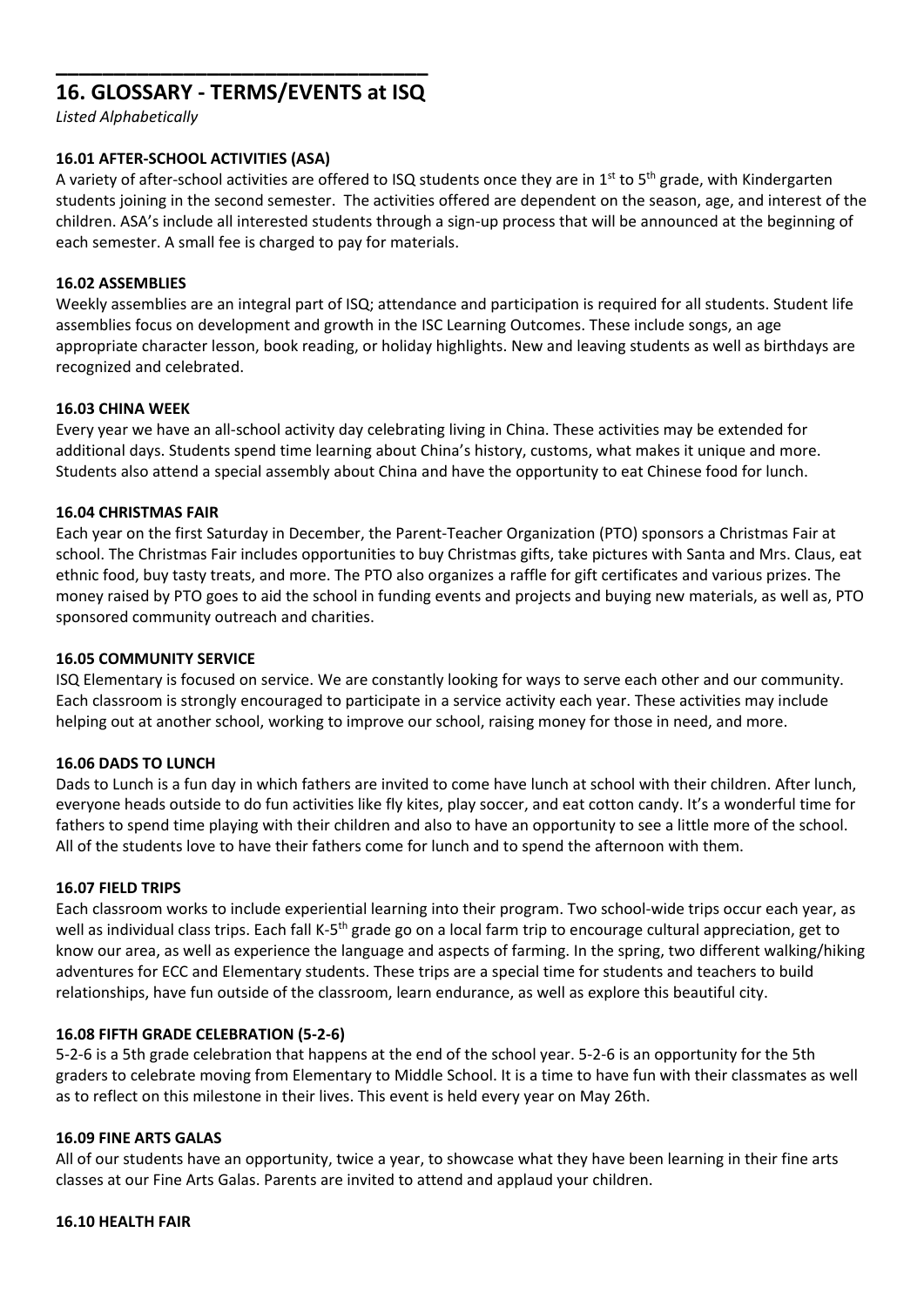The Elementary Annual Health Fair encourages and educates students to make healthy choices for their bodies in a hands-on, interactive event hosted by Student Wellbeing. Each year the fair focuses on a theme that is communicated through five stations: Nutrition, Exercise, Healthy Habits, Emotions, and First Aid.

### **16.11 HOUSE**

The concept of ISQ House is based on the British system of dividing the student body into different, smaller groups. It began as a way for our students to mingle between grade levels, the older ones getting to know and help the young ones and the younger ones learning and having an opportunity to foster a sense of community and unity throughout our school. Several House Days will be announced each year in which students can show school spirit by dressing up and participating in various activities. Siblings are put into the same House.

We currently have four houses based on foreigners that have made a great impact in the history of China: Eric Liddell (blue), Jonathan Goforth (yellow), Hudson Taylor (red), and Robert Morrison (green). Each house is represented by a specific color. Each student should purchase a T-shirt in the color of their House.

### **16.12 KINDERGARTEN GRADUATION**

Each spring we celebrate the hard work - and cuteness - of our students with a graduation event for our Kindergarten students. Parents and families are invited to come and see the students perform, receive a certificate, and toss of their hats.

### **16.13 MAP TESTING**

The NWEA MAP test is administered each fall/winter/spring to all students  $(K - 10)$  as a basis for comparison with international national norms for achievement. These tests are not given to Foundations or JK students.

### **16.14 MEET THE TEACHER DAY**

Meet the Teacher Day is an opportunity for parents to come to the school and speak with the teacher to hear what they are planning for that school year. Meet the Teacher Day is held within the first month of school. During the time at the school, parents are welcome to come to a short introduction of the teachers and other staff before spending time looking through the classrooms and speaking to the teachers.

### **16.15 PARENT-TEACHER CONFERENCES**

Parent-Teacher Conferences take place just after the first quarter and third quarter though parents may request a conference at another time if they wish. These conferences are an opportunity for parents and teachers to meet and talk about how their children are doing. Parent-teacher conferences are confidential and private. Parents who would like to meet with teachers are given the opportunity to sign up for a time to meet with the classroom teacher and teaching assistant alone. If a translator is necessary for these times then the parent should bring his or her own translator. There are a few people at school who are available to translate into Korean, but they must be booked in advance. The teaching assistants are also available for Chinese translation if needed.

### **16.16 SCHOLASTIC BOOK ORDERS**

Twice each year, once in the fall and once in the spring, the school helps the students to purchase books from Scholastic. Scholastic is a well-known children's book publisher in America. Students are generally given one week to view the order forms and send money to school if they choose to order books. It generally takes about three months for the books to arrive from America once the order is placed. It's always a very exciting day when our books show up at school!

### **16.17 SCHOOL PERFORMANCES**

To celebrate student learning in the fine arts, students participate in one performance towards the end of each semester. First semester's performance is typically a Christmas concert which may involve theatrical components related to the nativity. The spring concert is combined with an art display in a large event called the Elementary Fine Arts Gala. Before and after the concert, parents and students are encouraged to visit the art gallery of student work.

### **16.18 SCIPMYLO**

Scipmylo is the last event of the year. It is a chance for students to get out of their classrooms and have a morning of playing games and building relationships with other students and the teachers. During this time the students are broken up into lower and upper Elementary within their houses and rotated among three to four different games. All the games require physical activity and are meant to be fun.